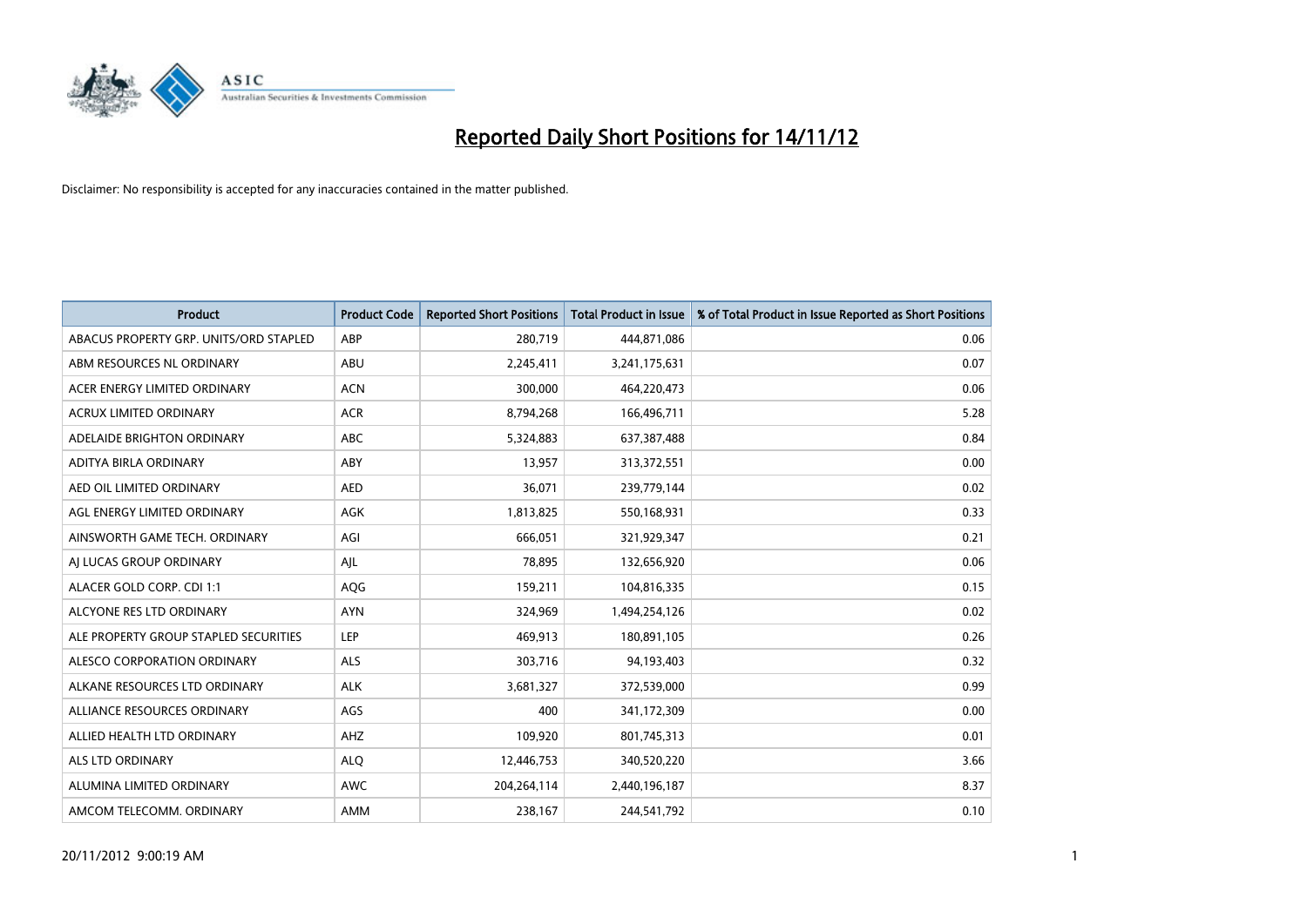

| <b>Product</b>                          | <b>Product Code</b> | <b>Reported Short Positions</b> | <b>Total Product in Issue</b> | % of Total Product in Issue Reported as Short Positions |
|-----------------------------------------|---------------------|---------------------------------|-------------------------------|---------------------------------------------------------|
| AMCOR LIMITED ORDINARY                  | <b>AMC</b>          | 2,950,312                       | 1,206,684,923                 | 0.24                                                    |
| AMP LIMITED ORDINARY                    | AMP                 | 8,703,278                       | 2,930,423,546                 | 0.30                                                    |
| AMPELLA MINING ORDINARY                 | <b>AMX</b>          | 5,802,293                       | 247,500,493                   | 2.34                                                    |
| ANGLOGOLD ASHANTI CDI 5:1               | AGG                 | 500                             | 89,207,765                    | 0.00                                                    |
| ANSELL LIMITED ORDINARY                 | <b>ANN</b>          | 4,358,504                       | 130,768,652                   | 3.33                                                    |
| ANTARES ENERGY LTD ORDINARY             | <b>AZZ</b>          | 603,676                         | 257,000,000                   | 0.23                                                    |
| ANZ BANKING GRP LTD ORDINARY            | ANZ                 | 4,441,584                       | 2,718,596,903                 | 0.16                                                    |
| APA GROUP STAPLED SECURITIES            | <b>APA</b>          | 14,471,907                      | 796,398,316                   | 1.82                                                    |
| APN NEWS & MEDIA ORDINARY               | <b>APN</b>          | 12,869,400                      | 661,526,586                   | 1.95                                                    |
| AQUARIUS PLATINUM. ORDINARY             | <b>AOP</b>          | 14,814,418                      | 486,851,336                   | 3.04                                                    |
| AQUILA RESOURCES ORDINARY               | <b>AQA</b>          | 8,174,882                       | 411,804,442                   | 1.99                                                    |
| ARAFURA RESOURCE LTD ORDINARY           | <b>ARU</b>          | 4,187,918                       | 396,004,144                   | 1.06                                                    |
| ARB CORPORATION ORDINARY                | ARP                 | 34,461                          | 72,481,302                    | 0.05                                                    |
| ARDENT LEISURE GROUP STAPLED SECURITIES | AAD                 | 108,626                         | 397,774,513                   | 0.03                                                    |
| ARGO INVESTMENTS ORDINARY               | ARG                 | 163                             | 628,781,353                   | 0.00                                                    |
| ARISTOCRAT LEISURE ORDINARY             | ALL                 | 17,894,845                      | 551,418,047                   | 3.25                                                    |
| ARRIUM LTD ORDINARY                     | ARI                 | 9,638,106                       | 1,351,527,328                 | 0.71                                                    |
| ASCIANO LIMITED ORDINARY                | <b>AIO</b>          | 3,357,608                       | 975,385,664                   | 0.34                                                    |
| ASG GROUP LIMITED ORDINARY              | <b>ASZ</b>          | 3,112,729                       | 182,756,104                   | 1.70                                                    |
| ASPEN GROUP ORD/UNITS STAPLED           | APZ                 | 75,957                          | 1,197,188,521                 | 0.01                                                    |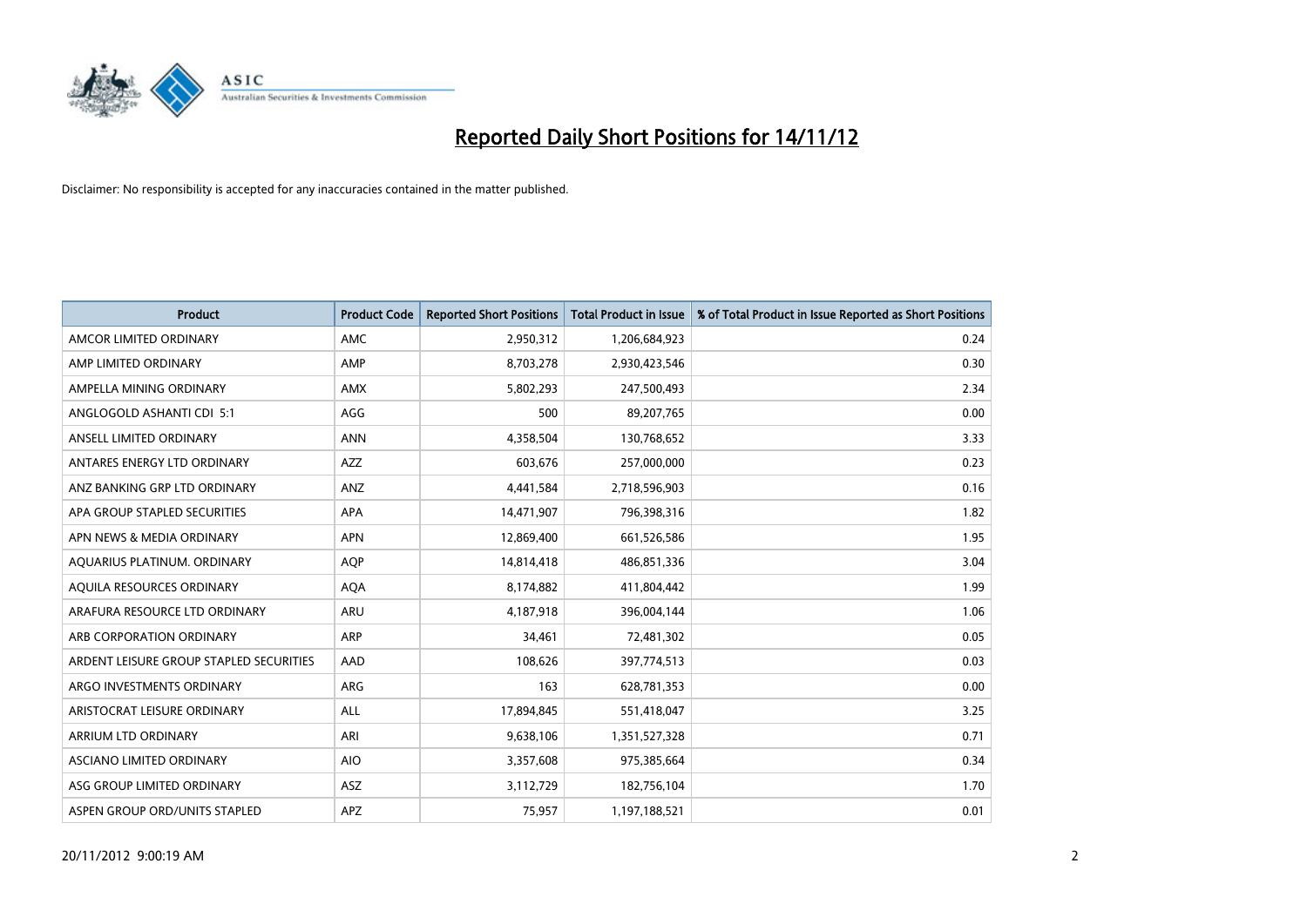

| <b>Product</b>                          | <b>Product Code</b> | <b>Reported Short Positions</b> | <b>Total Product in Issue</b> | % of Total Product in Issue Reported as Short Positions |
|-----------------------------------------|---------------------|---------------------------------|-------------------------------|---------------------------------------------------------|
| ASPIRE MINING LTD ORDINARY              | <b>AKM</b>          | 438,403                         | 620,594,556                   | 0.07                                                    |
| ASTRO JAP PROP GROUP STAPLED SECURITIES | AJA                 | 1,918                           | 58,445,002                    | 0.00                                                    |
| ASX LIMITED ORDINARY                    | <b>ASX</b>          | 3,489,409                       | 175,136,729                   | 1.99                                                    |
| ATLAS IRON LIMITED ORDINARY             | AGO                 | 11,363,288                      | 904,805,993                   | 1.26                                                    |
| <b>AURORA OIL &amp; GAS ORDINARY</b>    | <b>AUT</b>          | 4,935,177                       | 447,885,778                   | 1.10                                                    |
| AUSDRILL LIMITED ORDINARY               | <b>ASL</b>          | 6,262,360                       | 309,218,627                   | 2.03                                                    |
| AUSENCO LIMITED ORDINARY                | <b>AAX</b>          | 995,482                         | 123,872,665                   | 0.80                                                    |
| AUSTAL LIMITED ORDINARY                 | ASB                 | 405,875                         | 190,674,573                   | 0.21                                                    |
| AUSTIN ENGINEERING ORDINARY             | <b>ANG</b>          | 370,969                         | 72,314,403                    | 0.51                                                    |
| AUSTRALAND PROPERTY STAPLED SECURITY    | <b>ALZ</b>          | 492,801                         | 576,846,597                   | 0.09                                                    |
| AUSTRALIAN AGRICULT. ORDINARY           | AAC                 | 634,460                         | 312,905,085                   | 0.20                                                    |
| AUSTRALIAN INFRASTR, UNITS/ORDINARY     | <b>AIX</b>          | 1,081,434                       | 620,733,944                   | 0.17                                                    |
| AUSTRALIAN PHARM. ORDINARY              | API                 | 213,238                         | 488,115,883                   | 0.04                                                    |
| AUTOMOTIVE HOLDINGS ORDINARY            | AHE                 | 7,090                           | 260,579,682                   | 0.00                                                    |
| AVANCO RESOURCES LTD ORDINARY           | <b>AVB</b>          | 114,682                         | 1,113,993,968                 | 0.01                                                    |
| AVIENNINGS LIMITED ORDINARY             | AVI                 | 175,000                         | 274,588,694                   | 0.06                                                    |
| AWE LIMITED ORDINARY                    | AWE                 | 3,491,973                       | 522,116,985                   | 0.67                                                    |
| AZIMUTH RES LTD ORDINARY                | <b>AZH</b>          | 1,238,575                       | 419,864,886                   | 0.29                                                    |
| <b>BANDANNA ENERGY ORDINARY</b>         | <b>BND</b>          | 10,586,668                      | 528,481,199                   | 2.00                                                    |
| BANK OF QUEENSLAND. ORDINARY            | <b>BOQ</b>          | 9,052,728                       | 308,797,224                   | 2.93                                                    |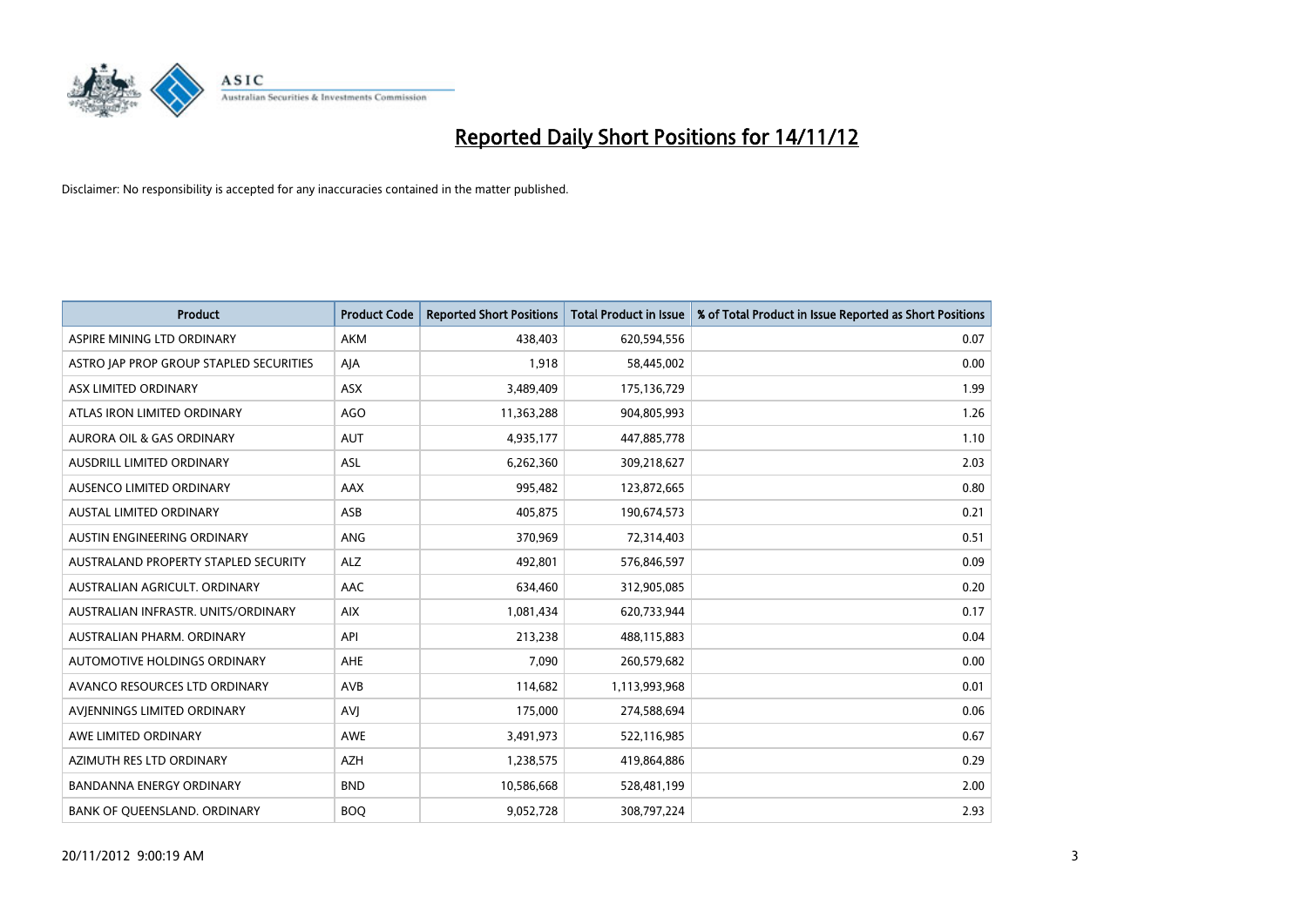

| <b>Product</b>                       | <b>Product Code</b> | <b>Reported Short Positions</b> | <b>Total Product in Issue</b> | % of Total Product in Issue Reported as Short Positions |
|--------------------------------------|---------------------|---------------------------------|-------------------------------|---------------------------------------------------------|
| <b>BASE RES LIMITED ORDINARY</b>     | <b>BSE</b>          | 463,722                         | 560,440,029                   | 0.08                                                    |
| <b>BATHURST RESOURCES ORDINARY</b>   | <b>BTU</b>          | 39,362,865                      | 697,247,997                   | 5.65                                                    |
| <b>BC IRON LIMITED ORDINARY</b>      | <b>BCI</b>          | 160,040                         | 103,861,000                   | 0.15                                                    |
| BEACH ENERGY LIMITED ORDINARY        | <b>BPT</b>          | 25,607,498                      | 1,263,677,572                 | 2.03                                                    |
| BEADELL RESOURCE LTD ORDINARY        | <b>BDR</b>          | 14,137,658                      | 740,204,752                   | 1.91                                                    |
| BENDIGO AND ADELAIDE ORDINARY        | <b>BEN</b>          | 9,231,626                       | 402,290,277                   | 2.29                                                    |
| BERKELEY RESOURCES ORDINARY          | <b>BKY</b>          | 213,688                         | 179,393,273                   | 0.12                                                    |
| <b>BHP BILLITON LIMITED ORDINARY</b> | <b>BHP</b>          | 9,275,009                       | 3,211,691,105                 | 0.29                                                    |
| <b>BILLABONG ORDINARY</b>            | <b>BBG</b>          | 6,618,825                       | 478,944,292                   | 1.38                                                    |
| <b>BLACKTHORN RESOURCES ORDINARY</b> | <b>BTR</b>          | 150,206                         | 164,285,950                   | 0.09                                                    |
| <b>BLUESCOPE STEEL LTD ORDINARY</b>  | <b>BSL</b>          | 15,824,797                      | 3,349,185,247                 | 0.47                                                    |
| <b>BOART LONGYEAR ORDINARY</b>       | <b>BLY</b>          | 5,607,812                       | 461,163,412                   | 1.22                                                    |
| BORAL LIMITED, ORDINARY              | <b>BLD</b>          | 53,823,092                      | 766,235,816                   | 7.02                                                    |
| <b>BOUGAINVILLE COPPER ORDINARY</b>  | <b>BOC</b>          | 1                               | 401,062,500                   | 0.00                                                    |
| <b>BRADKEN LIMITED ORDINARY</b>      | <b>BKN</b>          | 10,119,607                      | 169,240,662                   | 5.98                                                    |
| <b>BRAMBLES LIMITED ORDINARY</b>     | <b>BXB</b>          | 4,120,577                       | 1,555,257,301                 | 0.26                                                    |
| BREVILLE GROUP LTD ORDINARY          | <b>BRG</b>          | 1,143,076                       | 130,095,322                   | 0.88                                                    |
| <b>BRICKWORKS LIMITED ORDINARY</b>   | <b>BKW</b>          | 91,990                          | 147,818,132                   | 0.06                                                    |
| <b>BROCKMAN MINING LTD ORDINARY</b>  | <b>BCK</b>          | 91,872                          | 7,224,094,327                 | 0.00                                                    |
| BT INVESTMENT MNGMNT ORDINARY        | <b>BTT</b>          | 277,316                         | 268,989,279                   | 0.10                                                    |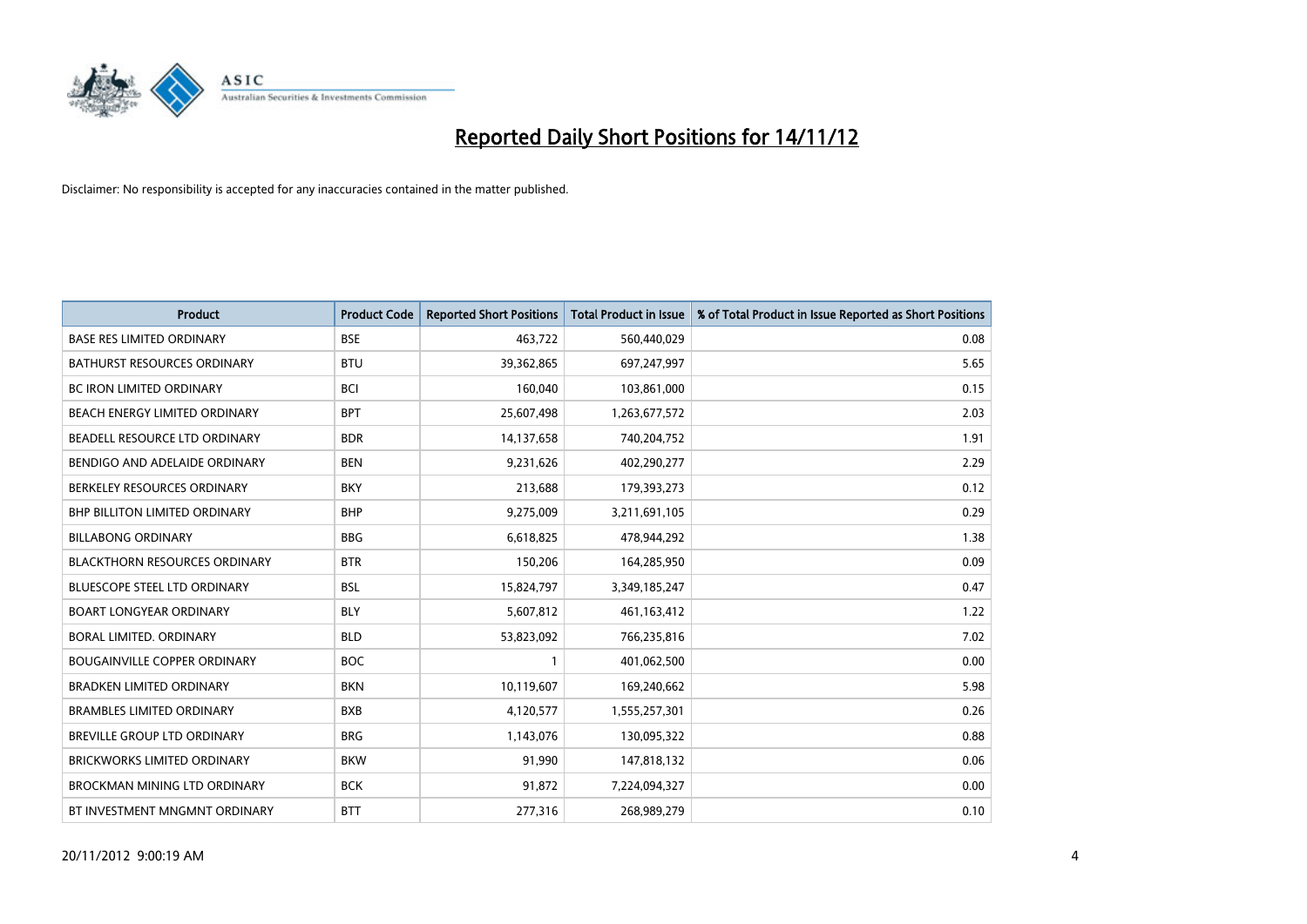

| <b>Product</b>                          | <b>Product Code</b> | <b>Reported Short Positions</b> | <b>Total Product in Issue</b> | % of Total Product in Issue Reported as Short Positions |
|-----------------------------------------|---------------------|---------------------------------|-------------------------------|---------------------------------------------------------|
| <b>BURU ENERGY ORDINARY</b>             | <b>BRU</b>          | 10,502,865                      | 266,297,599                   | 3.94                                                    |
| <b>BWP TRUST ORDINARY UNITS</b>         | <b>BWP</b>          | 3,045,300                       | 533,645,790                   | 0.57                                                    |
| CABCHARGE AUSTRALIA ORDINARY            | CAB                 | 4,669,975                       | 120,430,683                   | 3.88                                                    |
| CALIBRE GROUP LTD ORDINARY              | <b>CGH</b>          | 516,334                         | 307,378,401                   | 0.17                                                    |
| CALTEX AUSTRALIA ORDINARY               | <b>CTX</b>          | 4,023,702                       | 270,000,000                   | 1.49                                                    |
| CAPE LAMBERT RES LTD ORDINARY           | <b>CFE</b>          | 764,392                         | 689,108,792                   | 0.11                                                    |
| CARABELLA RES LTD ORDINARY              | <b>CLR</b>          | 76.079                          | 133,642,797                   | 0.06                                                    |
| <b>CARBON ENERGY ORDINARY</b>           | <b>CNX</b>          | 48,071                          | 776,306,566                   | 0.01                                                    |
| CARDNO LIMITED ORDINARY                 | CDD                 | 5,711,662                       | 139,180,293                   | 4.10                                                    |
| CARNARVON PETROLEUM ORDINARY            | <b>CVN</b>          | 4,258,888                       | 858,516,667                   | 0.50                                                    |
| CARSALES.COM LTD ORDINARY               | <b>CRZ</b>          | 9,839,056                       | 235,162,628                   | 4.18                                                    |
| CEDAR WOODS PROP. ORDINARY              | <b>CWP</b>          | 5,001                           | 73,047,793                    | 0.01                                                    |
| CENTRAL PETROLEUM ORDINARY              | <b>CTP</b>          | 250,000                         | 1,386,978,365                 | 0.02                                                    |
| CENTRO RETAIL AUST ORD/UNIT STAPLED SEC | <b>CRF</b>          | 2,538,304                       | 1,427,391,696                 | 0.18                                                    |
| <b>CERAMIC FUEL CELLS ORDINARY</b>      | <b>CFU</b>          | 275                             | 1,559,231,320                 | 0.00                                                    |
| CFS RETAIL TRUST GRP STAPLED SECURITIES | <b>CFX</b>          | 42,976,167                      | 2,828,495,659                 | 1.52                                                    |
| CHALLENGER DIV.PRO. STAPLED UNITS       | <b>CDI</b>          | 4,519                           | 214,101,013                   | 0.00                                                    |
| CHALLENGER INFRAST. STAPLED UNITS       | <b>CIF</b>          | 876,762                         | 316,223,785                   | 0.28                                                    |
| <b>CHALLENGER LIMITED ORDINARY</b>      | <b>CGF</b>          | 6,670,082                       | 544,652,710                   | 1.22                                                    |
| CHARTER HALL GROUP STAPLED US PROHIBIT. | <b>CHC</b>          | 396,364                         | 298,684,347                   | 0.13                                                    |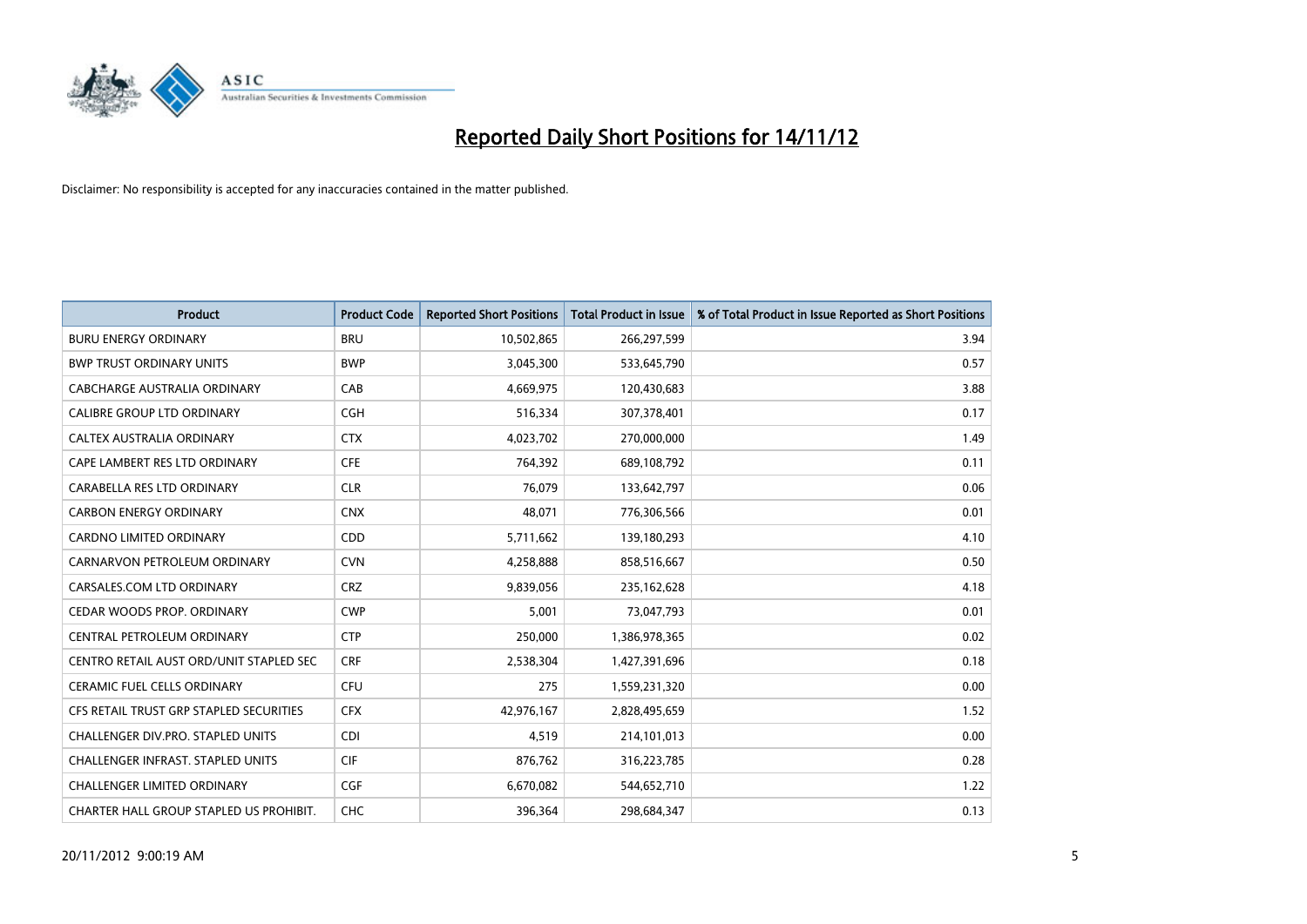

| <b>Product</b>                          | <b>Product Code</b> | <b>Reported Short Positions</b> | <b>Total Product in Issue</b> | % of Total Product in Issue Reported as Short Positions |
|-----------------------------------------|---------------------|---------------------------------|-------------------------------|---------------------------------------------------------|
| <b>CHARTER HALL RETAIL UNITS</b>        | <b>COR</b>          | 794,017                         | 328,614,171                   | 0.24                                                    |
| <b>CHORUS LIMITED ORDINARY</b>          | <b>CNU</b>          | 983,281                         | 385,082,123                   | 0.26                                                    |
| CITIGOLD CORP LTD ORDINARY              | <b>CTO</b>          | 1,363,288                       | 1,238,622,051                 | 0.11                                                    |
| <b>CLOUGH LIMITED ORDINARY</b>          | <b>CLO</b>          | 129,818                         | 775,217,407                   | 0.02                                                    |
| <b>CNPR GRP UNITS/ORD STAPLED</b>       | <b>CNP</b>          | 2,537                           | 972,414,514                   | 0.00                                                    |
| COAL OF AFRICA LTD ORDINARY             | <b>CZA</b>          | 90,137                          | 800,951,034                   | 0.01                                                    |
| <b>COALSPUR MINES LTD ORDINARY</b>      | <b>CPL</b>          | 14,292,031                      | 620,729,899                   | 2.30                                                    |
| COCA-COLA AMATIL ORDINARY               | <b>CCL</b>          | 3,604,808                       | 762,133,414                   | 0.47                                                    |
| <b>COCHLEAR LIMITED ORDINARY</b>        | <b>COH</b>          | 4,959,922                       | 57,026,689                    | 8.70                                                    |
| <b>COCKATOO COAL ORDINARY</b>           | <b>COK</b>          | 17,348,108                      | 1,016,746,908                 | 1.71                                                    |
| CODAN LIMITED ORDINARY                  | <b>CDA</b>          | 11,816                          | 176,862,573                   | 0.01                                                    |
| <b>COLLINS FOODS LTD ORDINARY</b>       | <b>CKF</b>          | 23,670                          | 93,000,003                    | 0.03                                                    |
| COMMONWEALTH BANK, ORDINARY             | <b>CBA</b>          | 18,383,548                      | 1,609,180,841                 | 1.14                                                    |
| <b>COMMONWEALTH PROP ORDINARY UNITS</b> | <b>CPA</b>          | 16,267,390                      | 2,347,003,413                 | 0.69                                                    |
| <b>COMPASS RESOURCES ORDINARY</b>       | <b>CMR</b>          | 7,472                           | 1,403,744,100                 | 0.00                                                    |
| COMPUTERSHARE LTD ORDINARY              | <b>CPU</b>          | 10,538,576                      | 555,664,059                   | 1.90                                                    |
| CONTINENTAL COAL LTD ORDINARY           | CCC                 | 983                             | 473,061,772                   | 0.00                                                    |
| COOPER ENERGY LTD ORDINARY              | <b>COE</b>          | 262,205                         | 328,694,257                   | 0.08                                                    |
| <b>CORP TRAVEL LIMITED ORDINARY</b>     | <b>CTD</b>          | 134,863                         | 74,971,020                    | 0.18                                                    |
| <b>CREDIT CORP GROUP ORDINARY</b>       | <b>CCP</b>          | 37,407                          | 45,932,899                    | 0.08                                                    |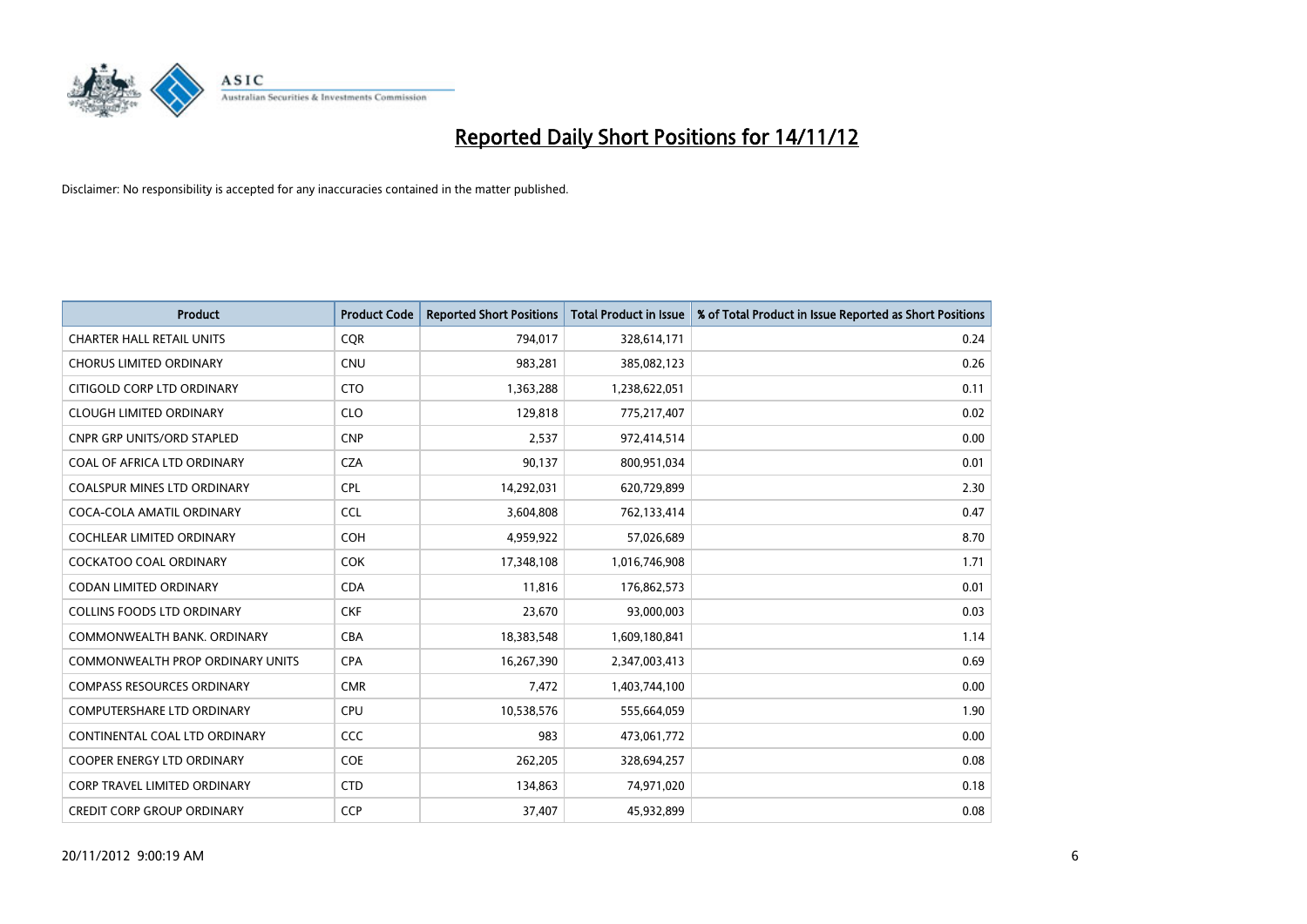

| <b>Product</b>                          | <b>Product Code</b> | <b>Reported Short Positions</b> | <b>Total Product in Issue</b> | % of Total Product in Issue Reported as Short Positions |
|-----------------------------------------|---------------------|---------------------------------|-------------------------------|---------------------------------------------------------|
| <b>CROMWELL PROP STAPLED SECURITIES</b> | <b>CMW</b>          | 374,927                         | 1,222,114,479                 | 0.03                                                    |
| <b>CROWN LIMITED ORDINARY</b>           | <b>CWN</b>          | 6,164,644                       | 728,394,185                   | 0.85                                                    |
| <b>CSG LIMITED ORDINARY</b>             | CSV                 | 919,656                         | 282,567,499                   | 0.33                                                    |
| <b>CSL LIMITED ORDINARY</b>             | <b>CSL</b>          | 2,974,986                       | 502,281,464                   | 0.59                                                    |
| <b>CSR LIMITED ORDINARY</b>             | <b>CSR</b>          | 41,914,313                      | 506,000,315                   | 8.28                                                    |
| <b>CUDECO LIMITED ORDINARY</b>          | CDU                 | 3,942,571                       | 188,343,961                   | 2.09                                                    |
| DART ENERGY LTD ORDINARY                | <b>DTE</b>          | 16,868,061                      | 812,965,406                   | 2.07                                                    |
| DAVID JONES LIMITED ORDINARY            | <b>DIS</b>          | 50,930,955                      | 531,788,775                   | 9.58                                                    |
| <b>DECMIL GROUP LIMITED ORDINARY</b>    | <b>DCG</b>          | 434,422                         | 168,203,219                   | 0.26                                                    |
| DEVINE LIMITED ORDINARY                 | <b>DVN</b>          | 254,481                         | 158,730,556                   | 0.16                                                    |
| DEXUS PROPERTY GROUP STAPLED UNITS      | <b>DXS</b>          | 13,329,676                      | 4,839,024,176                 | 0.28                                                    |
| DISCOVERY METALS LTD ORDINARY           | <b>DML</b>          | 5,087,323                       | 486,986,451                   | 1.04                                                    |
| DORAY MINERALS LTD ORDINARY             | <b>DRM</b>          | 105,000                         | 139,200,101                   | 0.08                                                    |
| DOWNER EDI LIMITED ORDINARY             | <b>DOW</b>          | 11,383,687                      | 429,100,296                   | 2.65                                                    |
| DRILLSEARCH ENERGY ORDINARY             | <b>DLS</b>          | 1,471,809                       | 386,468,803                   | 0.38                                                    |
| DUET GROUP STAPLED US PROHIBIT.         | <b>DUE</b>          | 5,971,797                       | 1,116,638,606                 | 0.53                                                    |
| <b>DULUXGROUP LIMITED ORDINARY</b>      | <b>DLX</b>          | 8,852,472                       | 368,984,902                   | 2.40                                                    |
| ECHO ENTERTAINMENT ORDINARY             | <b>EGP</b>          | 12,626,286                      | 825,672,730                   | 1.53                                                    |
| <b>ELDERS LIMITED ORDINARY</b>          | <b>ELD</b>          | 17,204,589                      | 448,598,480                   | 3.84                                                    |
| ELEMENTAL MINERALS ORDINARY             | <b>ELM</b>          | 491,810                         | 243,614,280                   | 0.20                                                    |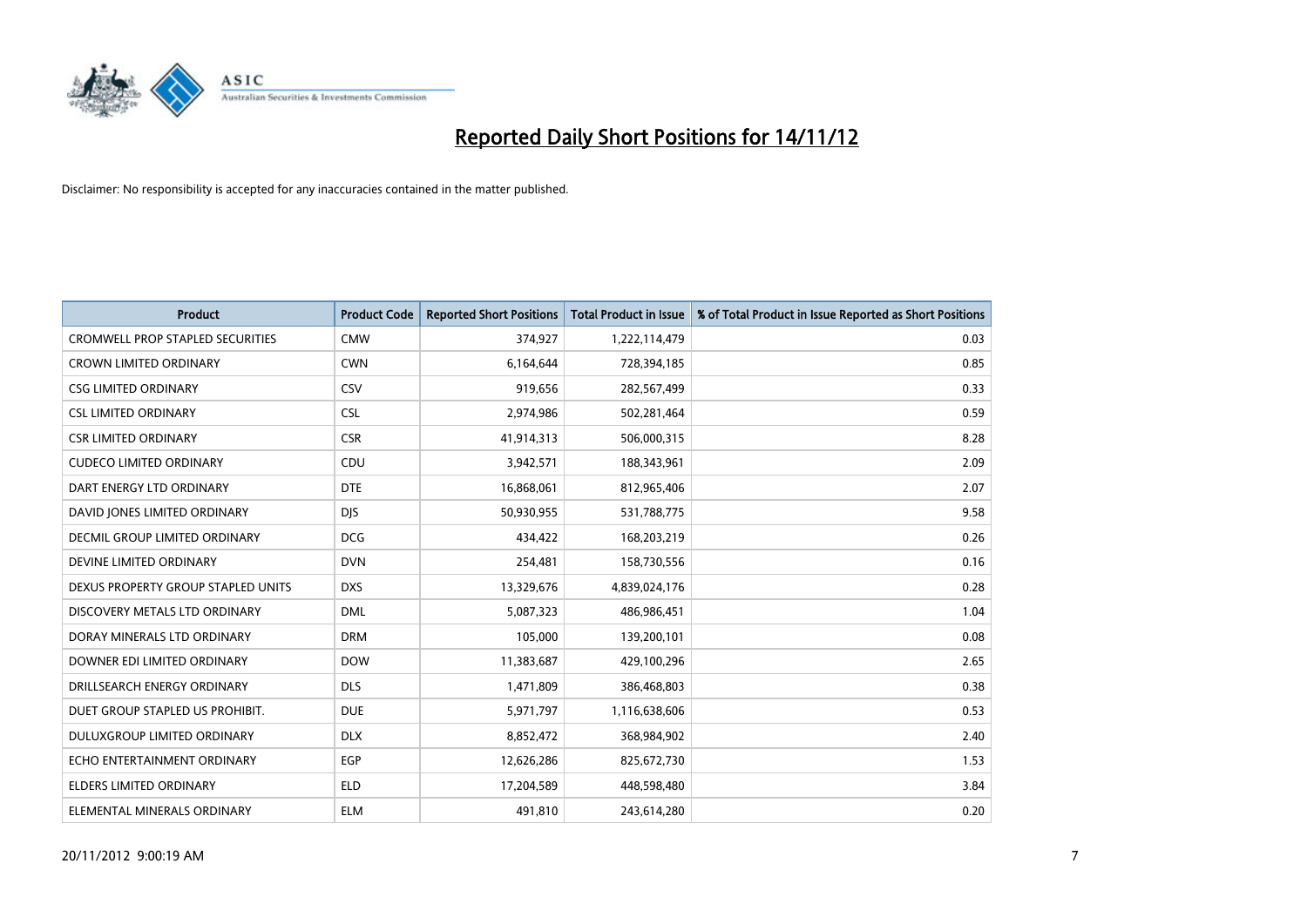

| <b>Product</b>                               | <b>Product Code</b> | <b>Reported Short Positions</b> | <b>Total Product in Issue</b> | % of Total Product in Issue Reported as Short Positions |
|----------------------------------------------|---------------------|---------------------------------|-------------------------------|---------------------------------------------------------|
| ELEMENTOS LIMITED ORDINARY                   | <b>ELT</b>          | 16                              | 148,290,347                   | 0.00                                                    |
| <b>EMECO HOLDINGS ORDINARY</b>               | <b>EHL</b>          | 6,934,210                       | 625,904,712                   | 1.11                                                    |
| <b>ENDEAVOUR MIN CORP CDI 1:1</b>            | <b>EVR</b>          | 232,943                         | 124,161,564                   | 0.19                                                    |
| ENERGY RESOURCES ORDINARY 'A'                | ERA                 | 7,346,515                       | 517,725,062                   | 1.42                                                    |
| <b>ENERGY WORLD CORPOR, ORDINARY</b>         | <b>EWC</b>          | 21,932,410                      | 1,734,166,672                 | 1.26                                                    |
| ENVESTRA LIMITED ORDINARY                    | <b>ENV</b>          | 15,875,169                      | 1,603,333,497                 | 0.99                                                    |
| EQUATORIAL RES LTD ORDINARY                  | EQX                 | 118,295                         | 117,235,353                   | 0.10                                                    |
| EVOLUTION MINING LTD ORDINARY                | <b>EVN</b>          | 3,478,242                       | 707,942,989                   | 0.49                                                    |
| FAIRFAX MEDIA LTD ORDINARY                   | <b>FXI</b>          | 386,093,157                     | 2,351,955,725                 | 16.42                                                   |
| <b>FAR LTD ORDINARY</b>                      | <b>FAR</b>          | 21,000,000                      | 2,499,846,742                 | 0.84                                                    |
| FISHER & PAYKEL H. ORDINARY                  | <b>FPH</b>          | 34,877                          | 538,095,634                   | 0.01                                                    |
| <b>FKP PROPERTY GROUP STAPLED SECURITIES</b> | <b>FKP</b>          | 51,797,644                      | 2,251,016,386                 | 2.30                                                    |
| FLEETWOOD CORP ORDINARY                      | <b>FWD</b>          | 1,537,463                       | 60,000,126                    | 2.56                                                    |
| FLETCHER BUILDING ORDINARY                   | <b>FBU</b>          | 9,191,073                       | 684,793,538                   | 1.34                                                    |
| FLEXIGROUP LIMITED ORDINARY                  | <b>FXL</b>          | 235,135                         | 286,986,003                   | 0.08                                                    |
| FLIGHT CENTRE ORDINARY                       | <b>FLT</b>          | 12,440,017                      | 100,154,646                   | 12.42                                                   |
| <b>FLINDERS MINES LTD ORDINARY</b>           | <b>FMS</b>          | 772,809                         | 1,821,300,404                 | 0.04                                                    |
| FOCUS MINERALS LTD ORDINARY                  | <b>FML</b>          | 158,163                         | 4,320,773,701                 | 0.00                                                    |
| <b>FORGE GROUP LIMITED ORDINARY</b>          | FGE                 | 445,159                         | 86,169,014                    | 0.52                                                    |
| FORTESCUE METALS GRP ORDINARY                | <b>FMG</b>          | 200,763,638                     | 3,113,798,659                 | 6.45                                                    |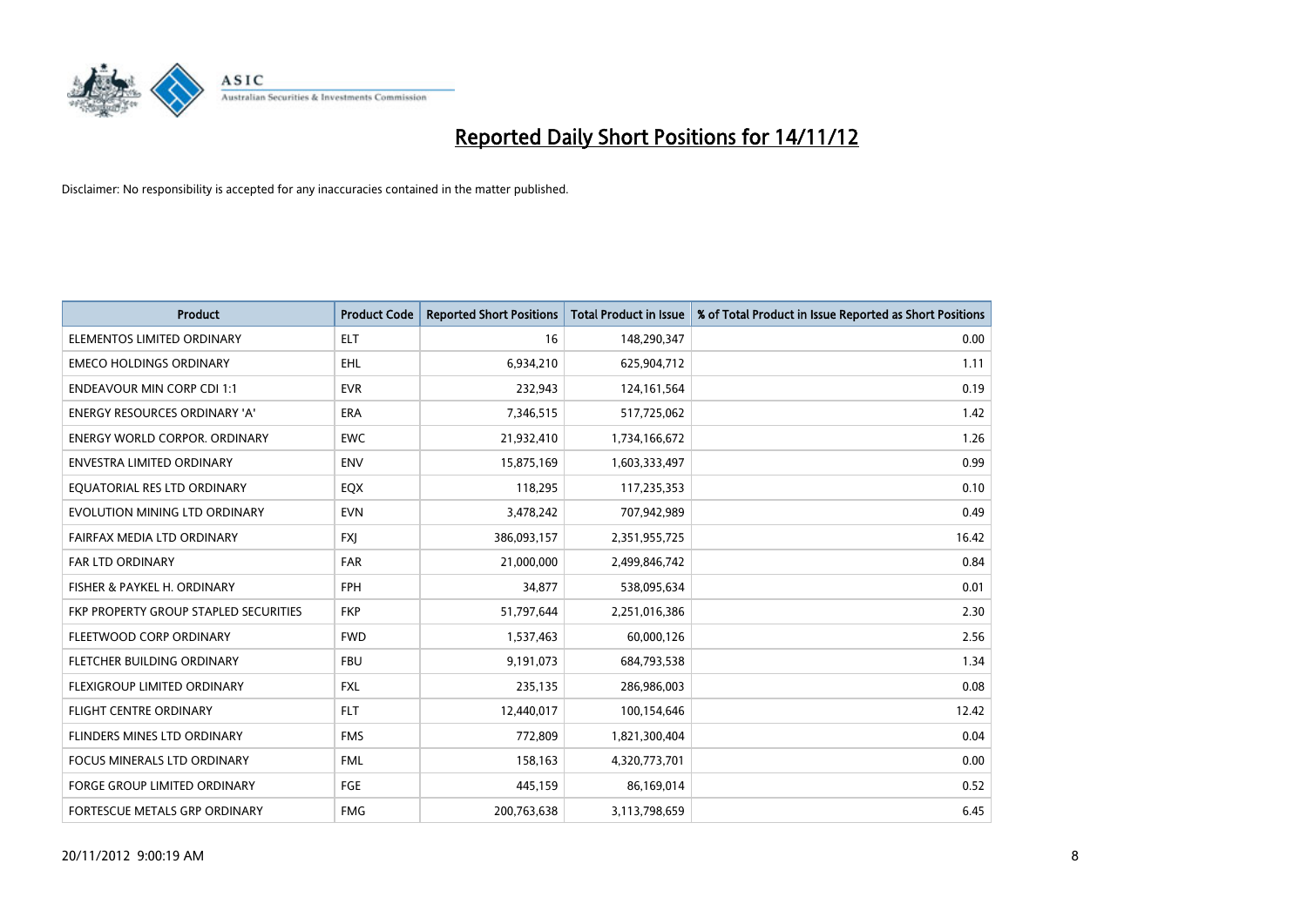

| <b>Product</b>                            | <b>Product Code</b> | <b>Reported Short Positions</b> | <b>Total Product in Issue</b> | % of Total Product in Issue Reported as Short Positions |
|-------------------------------------------|---------------------|---------------------------------|-------------------------------|---------------------------------------------------------|
| <b>G.U.D. HOLDINGS ORDINARY</b>           | <b>GUD</b>          | 1,721,407                       | 71,341,319                    | 2.41                                                    |
| <b>G8 EDUCATION LIMITED ORDINARY</b>      | <b>GEM</b>          | 48,831                          | 236,093,926                   | 0.02                                                    |
| <b>GALAXY RESOURCES ORDINARY</b>          | <b>GXY</b>          | 2,789,923                       | 536,359,341                   | 0.52                                                    |
| <b>GENETIC TECHNOLOGIES ORDINARY</b>      | <b>GTG</b>          | 1,364,100                       | 474,971,819                   | 0.29                                                    |
| <b>GEODYNAMICS LIMITED ORDINARY</b>       | GDY                 | 850                             | 406,452,608                   | 0.00                                                    |
| <b>GINDALBIE METALS LTD ORDINARY</b>      | <b>GBG</b>          | 59,515,850                      | 1,247,487,454                 | 4.77                                                    |
| <b>GLOBAL MINING ORDINARY</b>             | <b>GMI</b>          | 170                             | 181,898,994                   | 0.00                                                    |
| <b>GOODMAN FIELDER, ORDINARY</b>          | <b>GFF</b>          | 32,580,317                      | 1,955,559,207                 | 1.67                                                    |
| <b>GOODMAN GROUP STAPLED US PROHIBIT.</b> | <b>GMG</b>          | 15,535,253                      | 1,607,563,604                 | 0.97                                                    |
| <b>GPT GROUP STAPLED SEC.</b>             | <b>GPT</b>          | 7,910,100                       | 1,766,785,075                 | 0.45                                                    |
| <b>GRAINCORP LIMITED A CLASS ORDINARY</b> | <b>GNC</b>          | 1,299,513                       | 228,241,481                   | 0.57                                                    |
| <b>GRANGE RESOURCES, ORDINARY</b>         | <b>GRR</b>          | 2,044,517                       | 1,155,487,102                 | 0.18                                                    |
| <b>GREENLAND MIN EN LTD ORDINARY</b>      | GGG                 | 4,517,849                       | 567,912,409                   | 0.80                                                    |
| <b>GRYPHON MINERALS LTD ORDINARY</b>      | GRY                 | 18,977,728                      | 348,264,983                   | 5.45                                                    |
| <b>GUILDFORD COAL LTD ORDINARY</b>        | <b>GUF</b>          | 1,662,626                       | 521,046,899                   | 0.32                                                    |
| <b>GUNNS LIMITED ORDINARY</b>             | <b>GNS</b>          | 51,528,090                      | 848,401,559                   | 6.07                                                    |
| <b>GWA GROUP LTD ORDINARY</b>             | <b>GWA</b>          | 12,372,346                      | 304,706,899                   | 4.06                                                    |
| <b>HARVEY NORMAN ORDINARY</b>             | <b>HVN</b>          | 109,749,534                     | 1,062,316,784                 | 10.33                                                   |
| HASTIE GROUP LIMITED ORDINARY             | <b>HST</b>          | 233,914                         | 137,353,504                   | 0.17                                                    |
| HASTINGS DIVERSIFIED STAPLED SECURITY     | <b>HDF</b>          | 373,959                         | 560,324,158                   | 0.07                                                    |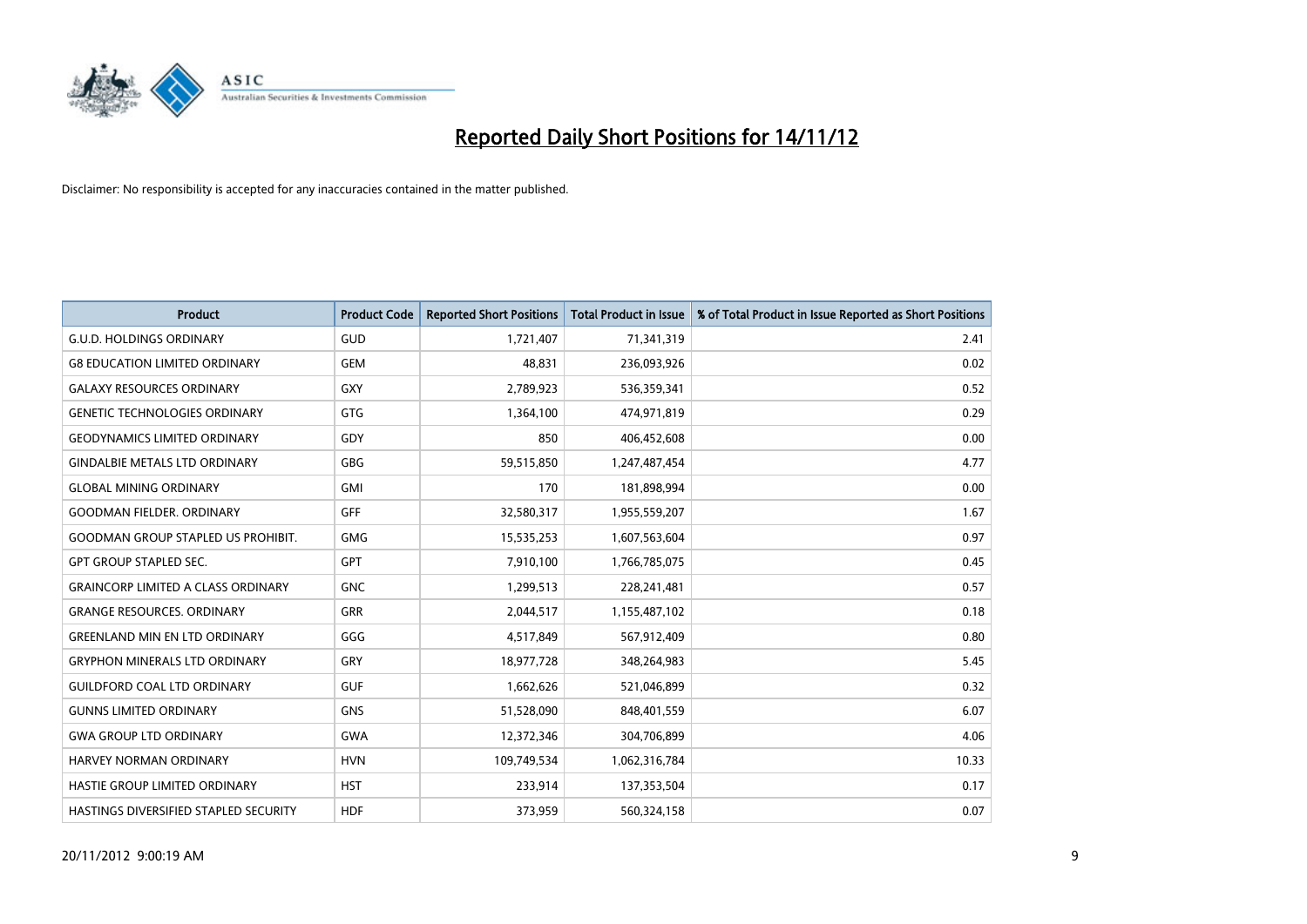

| <b>Product</b>                                | <b>Product Code</b> | <b>Reported Short Positions</b> | <b>Total Product in Issue</b> | % of Total Product in Issue Reported as Short Positions |
|-----------------------------------------------|---------------------|---------------------------------|-------------------------------|---------------------------------------------------------|
| <b>HENDERSON GROUP CDI 1:1</b>                | <b>HGG</b>          | 1,343,488                       | 703,813,556                   | 0.19                                                    |
| HFA HOLDINGS LIMITED ORDINARY                 | <b>HFA</b>          | 3,809                           | 117,332,831                   | 0.00                                                    |
| HILLGROVE RES LTD ORDINARY                    | <b>HGO</b>          | 3,355,427                       | 1,022,760,221                 | 0.33                                                    |
| HILLS HOLDINGS LTD ORDINARY                   | <b>HIL</b>          | 3,855,773                       | 246,500,444                   | 1.56                                                    |
| HORIZON OIL LIMITED ORDINARY                  | <b>HZN</b>          | 33,089,982                      | 1,130,811,515                 | 2.93                                                    |
| <b>ICON ENERGY LIMITED ORDINARY</b>           | <b>ICN</b>          | 72                              | 469,301,394                   | 0.00                                                    |
| <b>IINET LIMITED ORDINARY</b>                 | <b>IIN</b>          | 114,457                         | 161,238,847                   | 0.07                                                    |
| ILUKA RESOURCES ORDINARY                      | ILU                 | 54,719,490                      | 418,700,517                   | 13.07                                                   |
| <b>IMDEX LIMITED ORDINARY</b>                 | <b>IMD</b>          | 1,872,057                       | 210,473,188                   | 0.89                                                    |
| <b>INCITEC PIVOT ORDINARY</b>                 | IPL                 | 13,037,779                      | 1,628,730,107                 | 0.80                                                    |
| INDEPENDENCE GROUP ORDINARY                   | <b>IGO</b>          | 6,581,290                       | 232,882,535                   | 2.83                                                    |
| <b>INDOPHIL RESOURCES ORDINARY</b>            | <b>IRN</b>          | 535,040                         | 1,203,146,194                 | 0.04                                                    |
| INDUSTREA LIMITED ORDINARY                    | IDL                 | 1,294,027                       | 370,268,218                   | 0.35                                                    |
| <b>INFIGEN ENERGY STAPLED SECURITIES</b>      | <b>IFN</b>          | 3,446,153                       | 762,265,972                   | 0.45                                                    |
| <b>INSURANCE AUSTRALIA ORDINARY</b>           | IAG                 | 7,187,923                       | 2,079,034,021                 | 0.35                                                    |
| INTEGRA MINING LTD. ORDINARY                  | <b>IGR</b>          | 2,140,826                       | 934,440,899                   | 0.23                                                    |
| <b>INTREPID MINES ORDINARY</b>                | <b>IAU</b>          | 9,683,978                       | 553,802,270                   | 1.75                                                    |
| <b>INVESTA OFFICE FUND STAPLED SECURITIES</b> | <b>IOF</b>          | 2,381,390                       | 614,047,458                   | 0.39                                                    |
| <b>INVOCARE LIMITED ORDINARY</b>              | IVC                 | 3,401,192                       | 110,030,298                   | 3.09                                                    |
| <b>ION LIMITED ORDINARY</b>                   | <b>ION</b>          | 164,453                         | 256,365,105                   | 0.06                                                    |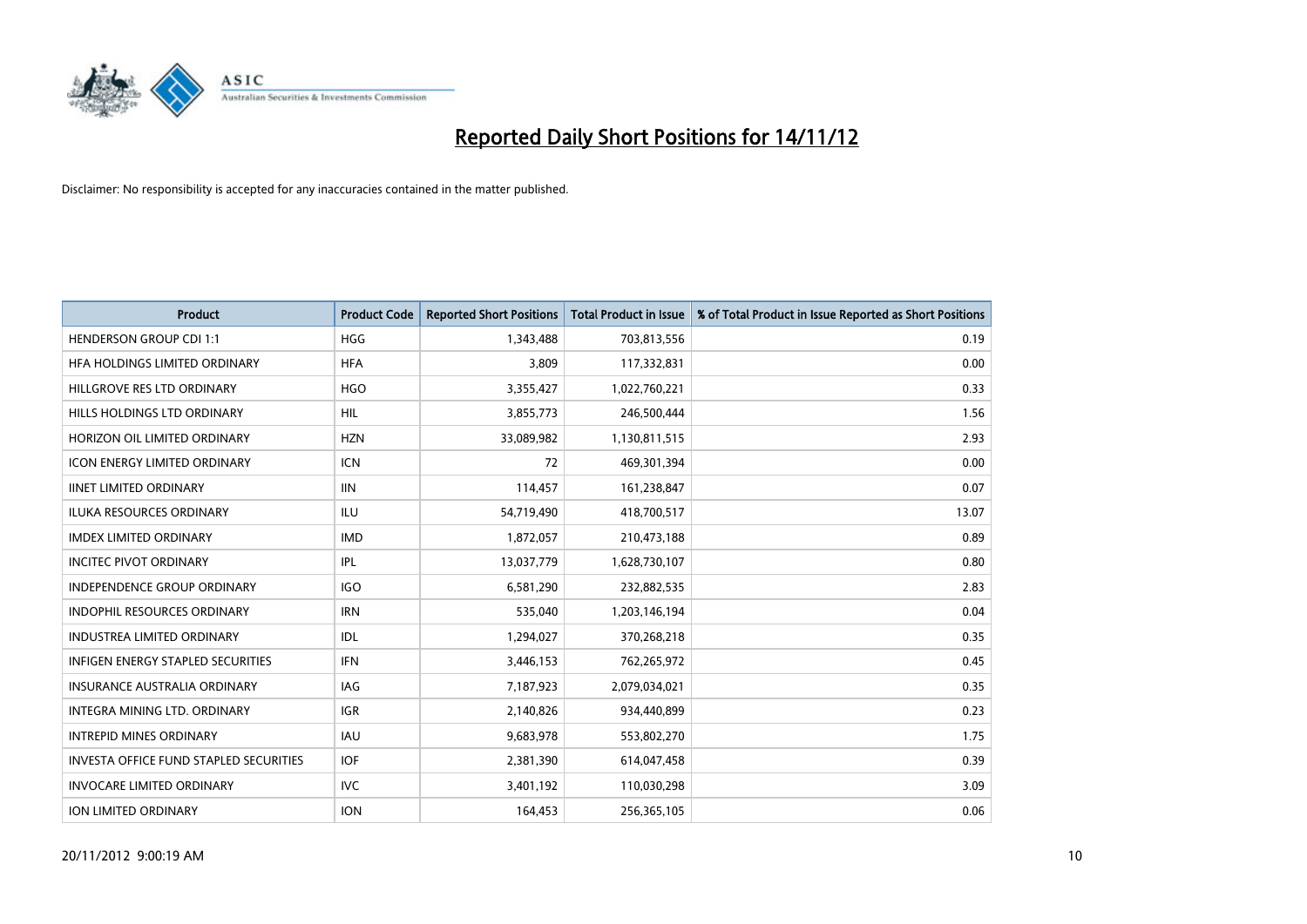

| <b>Product</b>                                  | <b>Product Code</b> | <b>Reported Short Positions</b> | <b>Total Product in Issue</b> | % of Total Product in Issue Reported as Short Positions |
|-------------------------------------------------|---------------------|---------------------------------|-------------------------------|---------------------------------------------------------|
| <b>IOOF HOLDINGS LTD ORDINARY</b>               | IFL                 | 1,257,214                       | 229,794,395                   | 0.55                                                    |
| <b>IRESS LIMITED ORDINARY</b>                   | <b>IRE</b>          | 2,100,632                       | 128,620,231                   | 1.63                                                    |
| <b>IRON ORE HOLDINGS ORDINARY</b>               | <b>IOH</b>          | 39,352                          | 161,174,005                   | 0.02                                                    |
| <b>IVANHOE AUSTRALIA ORDINARY</b>               | <b>IVA</b>          | 1,765,712                       | 555,583,643                   | 0.32                                                    |
| <b>IAMES HARDIE INDUST CHESS DEPOSITARY INT</b> | <b>IHX</b>          | 8,725,055                       | 439,580,130                   | 1.98                                                    |
| <b>IB HI-FI LIMITED ORDINARY</b>                | <b>IBH</b>          | 20,765,435                      | 98,850,643                    | 21.01                                                   |
| <b>KAGARA LTD ORDINARY</b>                      | KZL                 | 3,001,465                       | 798,953,117                   | 0.38                                                    |
| KANGAROO RES LTD ORDINARY                       | <b>KRL</b>          | 791,687                         | 3,434,430,012                 | 0.02                                                    |
| KAROON GAS AUSTRALIA ORDINARY                   | <b>KAR</b>          | 440,292                         | 221,420,769                   | 0.20                                                    |
| KATHMANDU HOLD LTD ORDINARY                     | <b>KMD</b>          | 753,051                         | 200,165,940                   | 0.38                                                    |
| <b>KBL MINING LIMITED ORDINARY</b>              | <b>KBL</b>          | 1,820                           | 292,335,629                   | 0.00                                                    |
| <b>KENTOR GOLD LIMITED ORDINARY</b>             | KGL                 | 275                             | 140,040,563                   | 0.00                                                    |
| KINGSGATE CONSOLID. ORDINARY                    | <b>KCN</b>          | 8,053,898                       | 151,828,173                   | 5.30                                                    |
| KINGSROSE MINING LTD ORDINARY                   | <b>KRM</b>          | 77,670                          | 290,111,217                   | 0.03                                                    |
| <b>LAMBOO RESOURCES ORDINARY</b>                | LMB                 | 20,000                          | 44,902,886                    | 0.04                                                    |
| LEIGHTON HOLDINGS ORDINARY                      | LEI                 | 11,309,665                      | 337, 164, 188                 | 3.35                                                    |
| LEND LEASE GROUP UNIT/ORD STAPLED               | LLC                 | 4,819,528                       | 574,351,883                   | 0.84                                                    |
| LINC ENERGY LTD ORDINARY                        | <b>LNC</b>          | 30,103,176                      | 504,487,631                   | 5.97                                                    |
| LIOUEFIED NATURAL ORDINARY                      | <b>LNG</b>          | 272,800                         | 267,699,015                   | 0.10                                                    |
| LYCOPODIUM LIMITED ORDINARY                     | LYL                 |                                 | 38,755,103                    | 0.00                                                    |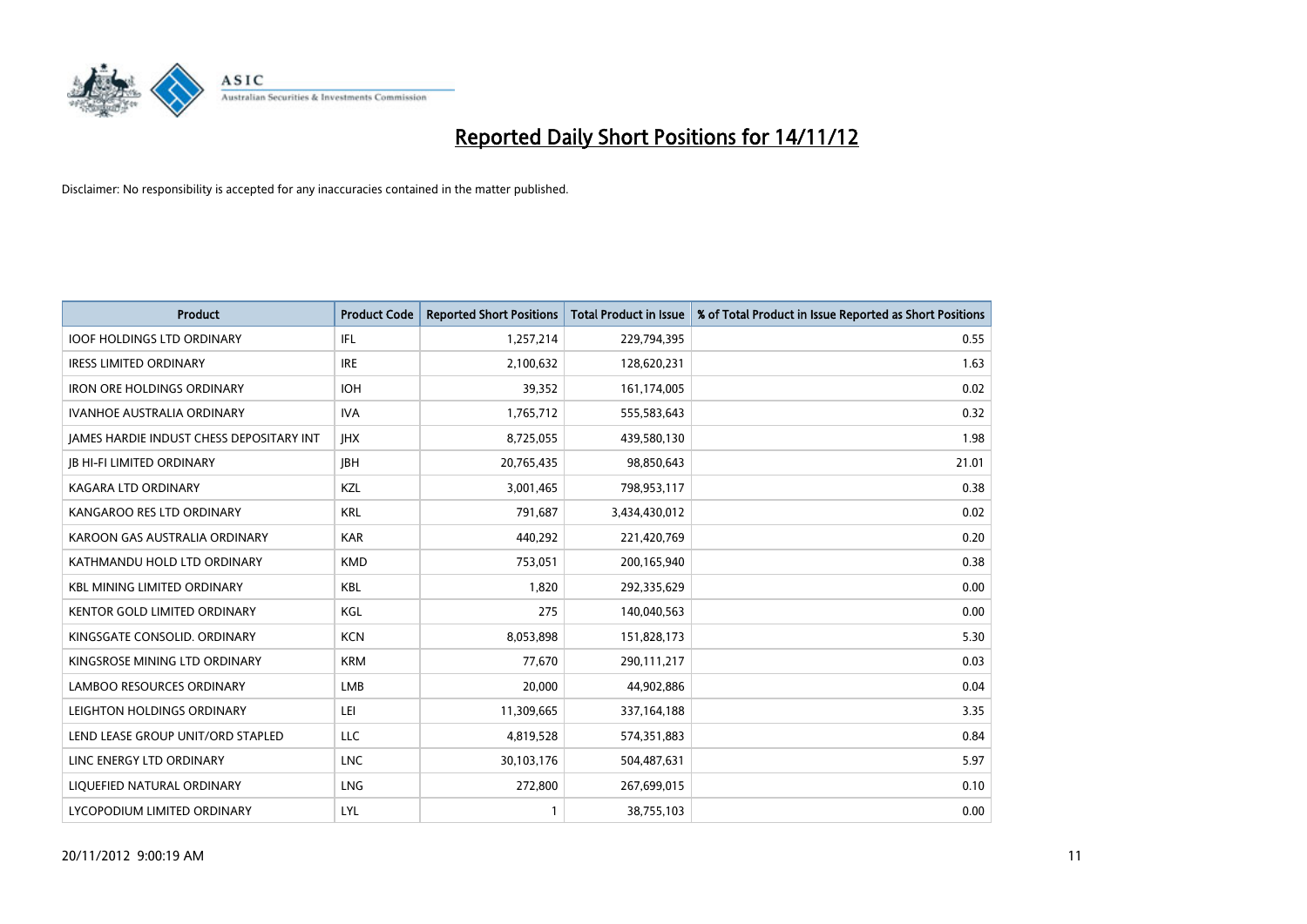

| <b>Product</b>                        | <b>Product Code</b> | <b>Reported Short Positions</b> | <b>Total Product in Issue</b> | % of Total Product in Issue Reported as Short Positions |
|---------------------------------------|---------------------|---------------------------------|-------------------------------|---------------------------------------------------------|
| LYNAS CORPORATION ORDINARY            | <b>LYC</b>          | 226,879,733                     | 1,716,159,363                 | 13.22                                                   |
| M2 TELECOMMUNICATION ORDINARY         | <b>MTU</b>          | 6,211,940                       | 157,891,251                   | 3.93                                                    |
| <b>MACA LIMITED ORDINARY</b>          | <b>MLD</b>          | 34,126                          | 150,000,000                   | 0.02                                                    |
| MACMAHON HOLDINGS ORDINARY            | <b>MAH</b>          | 12,037,253                      | 757,017,561                   | 1.59                                                    |
| MACO ATLAS ROADS GRP ORDINARY STAPLED | <b>MOA</b>          | 4,464,563                       | 478,531,436                   | 0.93                                                    |
| MACQUARIE GROUP LTD ORDINARY          | <b>MOG</b>          | 7,298,298                       | 339,087,177                   | 2.15                                                    |
| MAGELLAN FIN GRP LTD ORDINARY         | <b>MFG</b>          | 1,144                           | 152,558,341                   | 0.00                                                    |
| <b>MARENGO MINING ORDINARY</b>        | <b>MGO</b>          | 29,250                          | 1,137,720,551                 | 0.00                                                    |
| MATRIX C & E LTD ORDINARY             | <b>MCE</b>          | 3,997,801                       | 94,555,428                    | 4.23                                                    |
| <b>MAVERICK DRILLING ORDINARY</b>     | <b>MAD</b>          | 3,871,993                       | 452,726,751                   | 0.86                                                    |
| MAXITRANS INDUSTRIES ORDINARY         | <b>MXI</b>          | 5,900                           | 183,993,392                   | 0.00                                                    |
| MCMILLAN SHAKESPEARE ORDINARY         | <b>MMS</b>          | 187,400                         | 74,523,965                    | 0.25                                                    |
| MEDUSA MINING LTD ORDINARY            | <b>MML</b>          | 2,221,313                       | 188,903,911                   | 1.18                                                    |
| MELBOURNE IT LIMITED ORDINARY         | <b>MLB</b>          | 492,222                         | 82,451,363                    | 0.60                                                    |
| MEO AUSTRALIA LTD ORDINARY            | <b>MEO</b>          | 975,339                         | 586,448,260                   | 0.17                                                    |
| MERMAID MARINE ORDINARY               | <b>MRM</b>          | 1,722,032                       | 223,694,865                   | 0.77                                                    |
| MESOBLAST LIMITED ORDINARY            | <b>MSB</b>          | 16,797,446                      | 287,132,832                   | 5.85                                                    |
| METALS X LIMITED ORDINARY             | <b>MLX</b>          | 4,702,165                       | 1,651,766,110                 | 0.28                                                    |
| METCASH LIMITED ORDINARY              | <b>MTS</b>          | 62,061,657                      | 880,704,786                   | 7.05                                                    |
| MICLYN EXP OFFSHR ORDINARY            | <b>MIO</b>          | 15,845                          | 278,639,188                   | 0.01                                                    |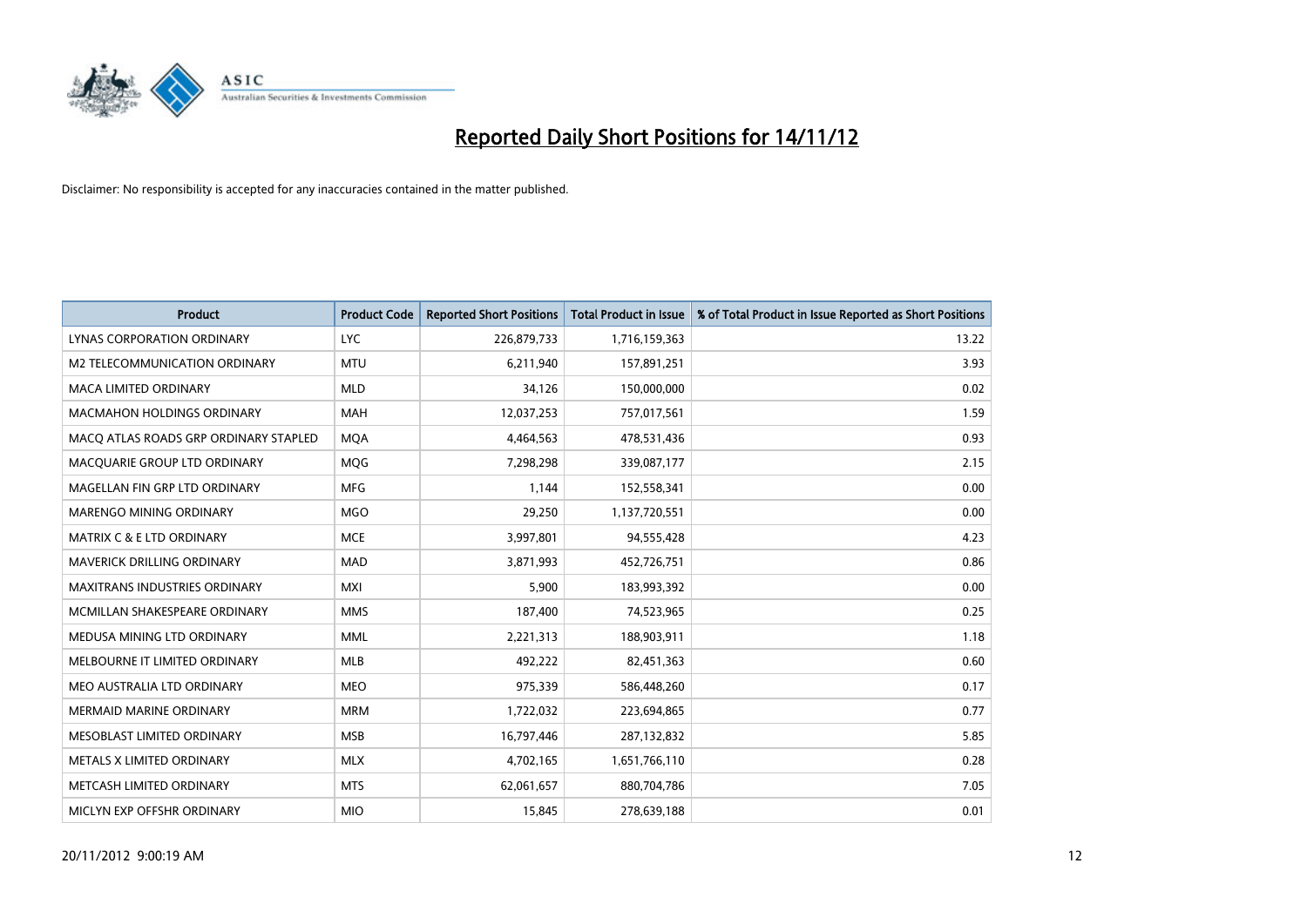

| <b>Product</b>                    | <b>Product Code</b> | <b>Reported Short Positions</b> | <b>Total Product in Issue</b> | % of Total Product in Issue Reported as Short Positions |
|-----------------------------------|---------------------|---------------------------------|-------------------------------|---------------------------------------------------------|
| MILTON CORPORATION ORDINARY       | <b>MLT</b>          | 12,800                          | 121,625,655                   | 0.01                                                    |
| MINCOR RESOURCES NL ORDINARY      | <b>MCR</b>          | 1,156,278                       | 188,208,274                   | 0.61                                                    |
| MINERAL DEPOSITS ORDINARY         | <b>MDL</b>          | 339,399                         | 83,538,786                    | 0.41                                                    |
| MINERAL RESOURCES. ORDINARY       | <b>MIN</b>          | 5,109,311                       | 185,006,018                   | 2.76                                                    |
| MIRABELA NICKEL LTD ORDINARY      | <b>MBN</b>          | 10,247,092                      | 876,582,736                   | 1.17                                                    |
| MIRVAC GROUP STAPLED SECURITIES   | <b>MGR</b>          | 13,605,630                      | 3,425,587,451                 | 0.40                                                    |
| <b>MOLOPO ENERGY LTD ORDINARY</b> | <b>MPO</b>          | 490,859                         | 245,849,711                   | 0.20                                                    |
| MONADELPHOUS GROUP ORDINARY       | <b>MND</b>          | 6,622,300                       | 90,663,543                    | 7.30                                                    |
| MORTGAGE CHOICE LTD ORDINARY      | <b>MOC</b>          | 2,408,482                       | 123,431,282                   | 1.95                                                    |
| <b>MOUNT GIBSON IRON ORDINARY</b> | <b>MGX</b>          | 5,093,220                       | 1,090,584,232                 | 0.47                                                    |
| MURCHISON METALS LTD ORDINARY     | <b>MMX</b>          | 4,715,004                       | 450,427,346                   | 1.05                                                    |
| <b>MYER HOLDINGS LTD ORDINARY</b> | <b>MYR</b>          | 85,385,919                      | 583,384,551                   | 14.64                                                   |
| MYSTATE LIMITED ORDINARY          | <b>MYS</b>          | 19,207                          | 87,012,663                    | 0.02                                                    |
| NANOSONICS LIMITED ORDINARY       | <b>NAN</b>          | 48,224                          | 261,135,643                   | 0.02                                                    |
| NATIONAL AUST, BANK ORDINARY      | <b>NAB</b>          | 15,196,481                      | 2,297,237,138                 | 0.66                                                    |
| NAVITAS LIMITED ORDINARY          | <b>NVT</b>          | 11,584,429                      | 375,367,918                   | 3.09                                                    |
| NEON ENERGY LIMITED ORDINARY      | <b>NEN</b>          | 3,607,518                       | 549,582,936                   | 0.66                                                    |
| NEW HOPE CORPORATION ORDINARY     | <b>NHC</b>          | 2,869,086                       | 830,526,815                   | 0.35                                                    |
| NEW STANDARD ENERGY ORDINARY      | <b>NSE</b>          | 1,078                           | 305,331,847                   | 0.00                                                    |
| NEWCREST MINING ORDINARY          | <b>NCM</b>          | 2,368,586                       | 765,906,839                   | 0.31                                                    |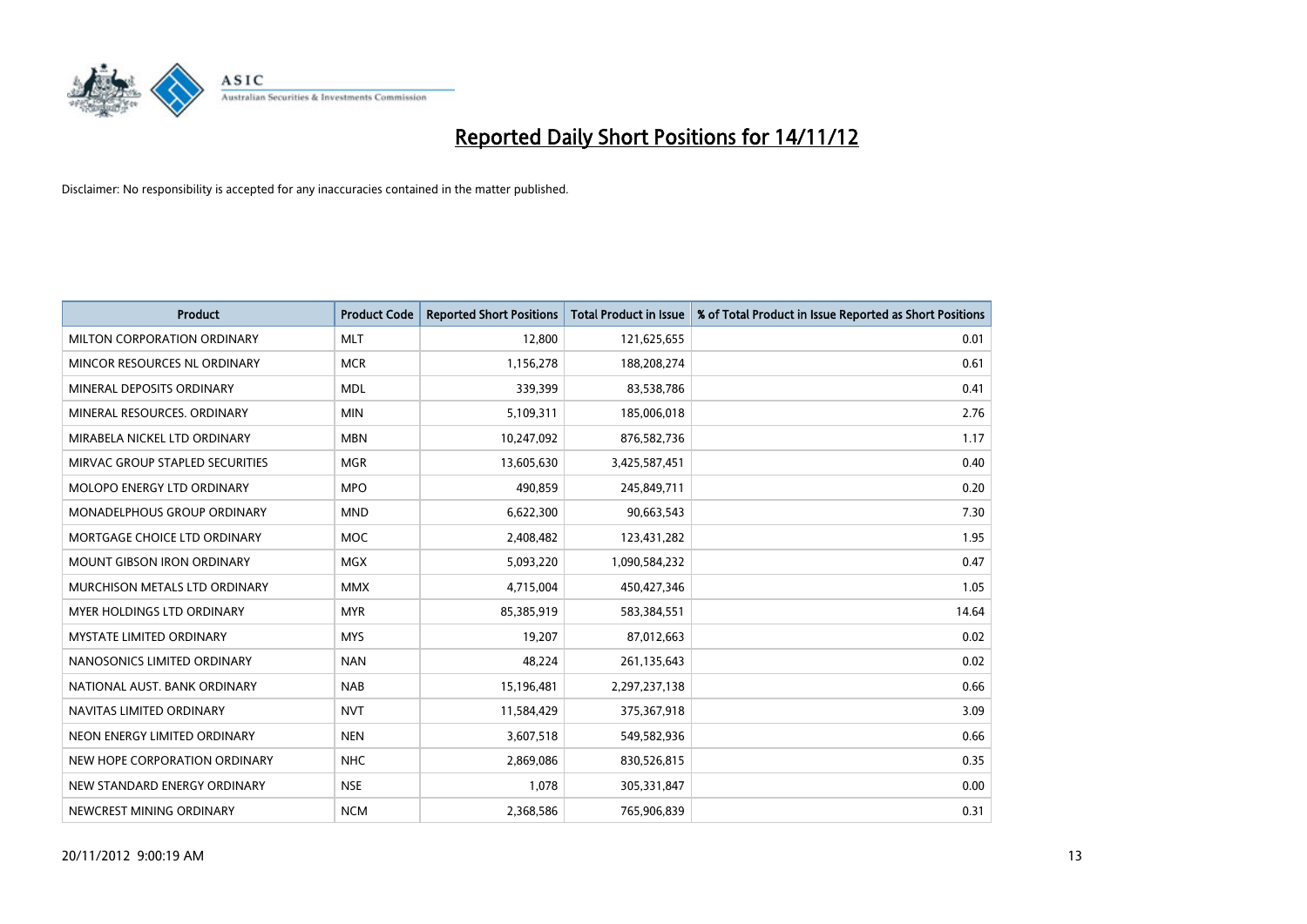

| <b>Product</b>                        | <b>Product Code</b> | <b>Reported Short Positions</b> | <b>Total Product in Issue</b> | % of Total Product in Issue Reported as Short Positions |
|---------------------------------------|---------------------|---------------------------------|-------------------------------|---------------------------------------------------------|
| NEWS CORP A NON-VOTING CDI            | <b>NWSLV</b>        | 2,921,629                       | 1,543,054,190                 | 0.19                                                    |
| NEWS CORP B VOTING CDI                | <b>NWS</b>          | 1,535,778                       | 798,520,953                   | 0.19                                                    |
| NEWSAT LIMITED ORDINARY               | <b>NWT</b>          | 70,000                          | 233,052,157                   | 0.03                                                    |
| NEXTDC LIMITED ORDINARY               | <b>NXT</b>          | 2,755,114                       | 150,627,388                   | 1.83                                                    |
| NEXUS ENERGY LIMITED ORDINARY         | <b>NXS</b>          | 4,774,553                       | 1,329,821,159                 | 0.36                                                    |
| NIDO PETROLEUM ORDINARY               | <b>NDO</b>          | 105,313                         | 1,390,829,818                 | 0.01                                                    |
| NOBLE MINERAL RES ORDINARY            | <b>NMG</b>          | 3,968,424                       | 655,522,952                   | 0.61                                                    |
| NORFOLK GROUP ORDINARY                | <b>NFK</b>          | 50                              | 158,890,730                   | 0.00                                                    |
| NORTHERN IRON LTD ORDINARY            | <b>NFE</b>          | 3,460,947                       | 493,067,453                   | 0.70                                                    |
| NORTHERN MIN LTD ORDINARY             | <b>NTU</b>          | 112,852                         | 216,363,651                   | 0.05                                                    |
| NORTHERN STAR ORDINARY                | <b>NST</b>          | 1,310,038                       | 423,968,168                   | 0.31                                                    |
| NRW HOLDINGS LIMITED ORDINARY         | <b>NWH</b>          | 5,547,158                       | 278,888,011                   | 1.99                                                    |
| NUFARM LIMITED ORDINARY               | <b>NUF</b>          | 5,761,071                       | 262,662,626                   | 2.19                                                    |
| OCEANAGOLD CORP. CHESS DEPOSITARY INT | <b>OGC</b>          | 1,286,816                       | 263,278,752                   | 0.49                                                    |
| OIL SEARCH LTD ORDINARY               | <b>OSH</b>          | 2,410,664                       | 1,334,756,742                 | 0.18                                                    |
| OM HOLDINGS LIMITED ORDINARY          | OMH                 | 3,988,156                       | 673,423,337                   | 0.59                                                    |
| ORICA LIMITED ORDINARY                | ORI                 | 2,604,115                       | 365,642,802                   | 0.71                                                    |
| ORIGIN ENERGY ORDINARY                | <b>ORG</b>          | 10,708,673                      | 1,093,612,528                 | 0.98                                                    |
| OROCOBRE LIMITED ORDINARY             | <b>ORE</b>          | 71,809                          | 115,547,970                   | 0.06                                                    |
| OROTONGROUP LIMITED ORDINARY          | <b>ORL</b>          | 160.802                         | 40,880,902                    | 0.39                                                    |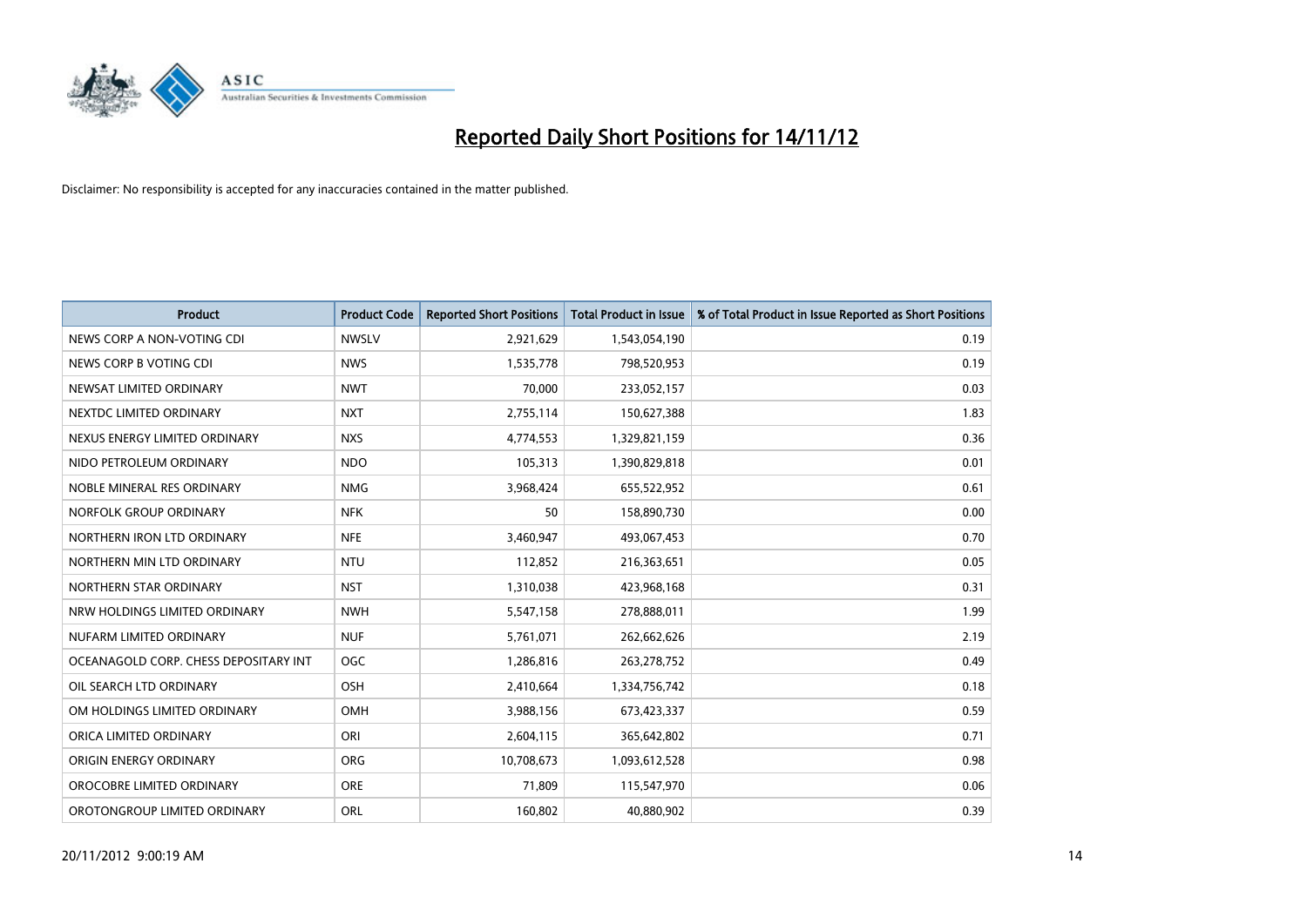

| <b>Product</b>               | <b>Product Code</b> | <b>Reported Short Positions</b> | <b>Total Product in Issue</b> | % of Total Product in Issue Reported as Short Positions |
|------------------------------|---------------------|---------------------------------|-------------------------------|---------------------------------------------------------|
| ORPHEUS ENERGY LTD ORDINARY  | <b>OEG</b>          | 67,200                          | 130,475,919                   | 0.05                                                    |
| OZ MINERALS ORDINARY         | OZL                 | 4,900,573                       | 303,470,022                   | 1.61                                                    |
| PACIFIC BRANDS ORDINARY      | <b>PBG</b>          | 8,960,207                       | 912,915,695                   | 0.98                                                    |
| PALADIN ENERGY LTD ORDINARY  | <b>PDN</b>          | 69,851,665                      | 836,825,651                   | 8.35                                                    |
| PANAUST LIMITED ORDINARY     | <b>PNA</b>          | 2,617,590                       | 605,962,322                   | 0.43                                                    |
| PANCONTINENTAL OIL ORDINARY  | PCL                 | 233,335                         | 1,148,744,096                 | 0.02                                                    |
| PANORAMIC RESOURCES ORDINARY | PAN                 | 2,866,874                       | 255,681,195                   | 1.12                                                    |
| PAPERLINX LIMITED ORDINARY   | <b>PPX</b>          | 68,231                          | 609,280,761                   | 0.01                                                    |
| PAPILLON RES LTD ORDINARY    | <b>PIR</b>          | 3,203,134                       | 258,986,563                   | 1.24                                                    |
| PEET LIMITED ORDINARY        | <b>PPC</b>          | 3,692,750                       | 321,013,141                   | 1.15                                                    |
| PERILYA LIMITED ORDINARY     | PEM                 | 3,026                           | 769,316,426                   | 0.00                                                    |
| PERPETUAL LIMITED ORDINARY   | PPT                 | 2,098,922                       | 41,980,678                    | 5.00                                                    |
| PERSEUS MINING LTD ORDINARY  | PRU                 | 8,052,018                       | 457,962,088                   | 1.76                                                    |
| PHARMAXIS LTD ORDINARY       | <b>PXS</b>          | 6,340,382                       | 308,326,389                   | 2.06                                                    |
| PLATINUM ASSET ORDINARY      | <b>PTM</b>          | 12,490,851                      | 561,347,878                   | 2.23                                                    |
| PLATINUM AUSTRALIA ORDINARY  | <b>PLA</b>          | 836,127                         | 504,968,043                   | 0.17                                                    |
| PMI GOLD CORP CDI 1:1        | <b>PVM</b>          | 29,473                          | 79,078,033                    | 0.04                                                    |
| PMP LIMITED ORDINARY         | <b>PMP</b>          | 106,142                         | 323,781,124                   | 0.03                                                    |
| PRANA BIOTECHNOLOGY ORDINARY | PBT                 | 75,880                          | 340,689,928                   | 0.02                                                    |
| PREMIER INVESTMENTS ORDINARY | <b>PMV</b>          | 1,071,485                       | 155,260,478                   | 0.69                                                    |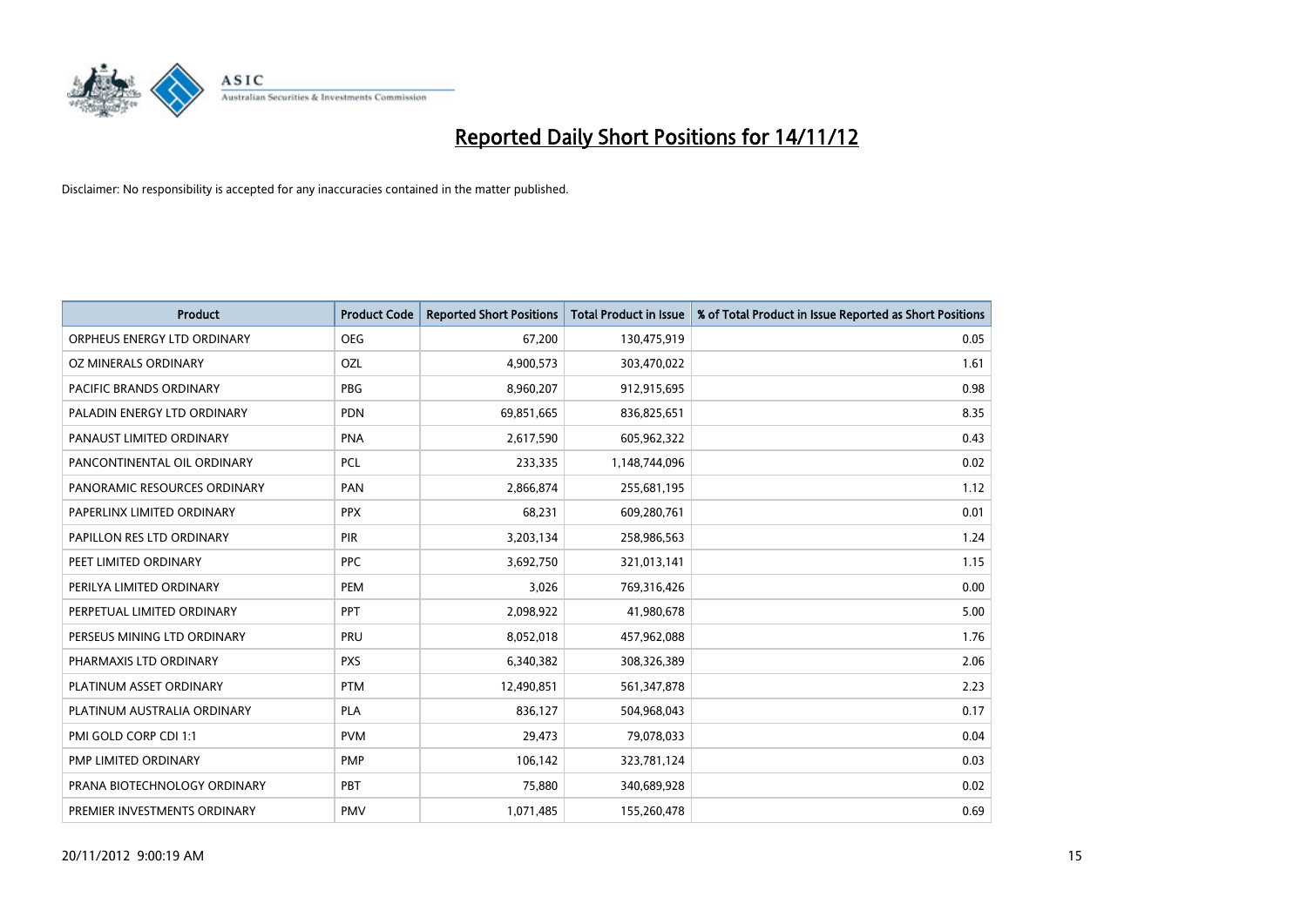

| <b>Product</b>                    | <b>Product Code</b> | <b>Reported Short Positions</b> | <b>Total Product in Issue</b> | % of Total Product in Issue Reported as Short Positions |
|-----------------------------------|---------------------|---------------------------------|-------------------------------|---------------------------------------------------------|
| PRIMA BIOMED LTD ORDINARY         | <b>PRR</b>          | 6,288,810                       | 1,066,063,388                 | 0.59                                                    |
| PRIMARY HEALTH CARE ORDINARY      | <b>PRY</b>          | 27,367,030                      | 502,983,554                   | 5.44                                                    |
| PRIMEAG AUSTRALIA ORDINARY        | PAG                 | 53,169                          | 266,394,444                   | 0.02                                                    |
| PROGRAMMED ORDINARY               | <b>PRG</b>          | 227,409                         | 118,177,001                   | 0.19                                                    |
| OANTAS AIRWAYS ORDINARY           | QAN                 | 14,990,319                      | 2,265,123,620                 | 0.66                                                    |
| OBE INSURANCE GROUP ORDINARY      | <b>OBE</b>          | 58,681,646                      | 1,196,747,582                 | 4.90                                                    |
| OR NATIONAL LIMITED ORDINARY      | <b>ORN</b>          | 13,155,945                      | 2,425,468,941                 | 0.54                                                    |
| ORXPHARMA LTD ORDINARY            | <b>ORX</b>          | 96,662                          | 144,577,206                   | 0.07                                                    |
| <b>QUBE HOLDINGS LTD ORDINARY</b> | <b>QUB</b>          | 13,540,205                      | 924,489,845                   | 1.46                                                    |
| RAMELIUS RESOURCES ORDINARY       | <b>RMS</b>          | 5,106,288                       | 336,256,949                   | 1.52                                                    |
| RAMSAY HEALTH CARE ORDINARY       | <b>RHC</b>          | 2,295,271                       | 202,081,252                   | 1.14                                                    |
| <b>RCR TOMLINSON ORDINARY</b>     | <b>RCR</b>          | 185,474                         | 132,406,265                   | 0.14                                                    |
| <b>REA GROUP ORDINARY</b>         | <b>REA</b>          | 122,646                         | 131,714,699                   | 0.09                                                    |
| <b>RECKON LIMITED ORDINARY</b>    | <b>RKN</b>          | 621,000                         | 129,488,015                   | 0.48                                                    |
| <b>RED 5 LIMITED ORDINARY</b>     | <b>RED</b>          | 116,872                         | 135,488,008                   | 0.09                                                    |
| <b>RED FORK ENERGY ORDINARY</b>   | <b>RFE</b>          | 2,416,127                       | 384,951,719                   | 0.63                                                    |
| REDBANK ENERGY LTD ORDINARY       | AEJ                 | 13                              | 786,287                       | 0.00                                                    |
| REDFLEX HOLDINGS ORDINARY         | <b>RDF</b>          | 435,819                         | 110,762,310                   | 0.39                                                    |
| REECE AUSTRALIA LTD. ORDINARY     | <b>REH</b>          | 10,655                          | 99,600,000                    | 0.01                                                    |
| <b>REGIS RESOURCES ORDINARY</b>   | <b>RRL</b>          | 961,242                         | 455,351,383                   | 0.21                                                    |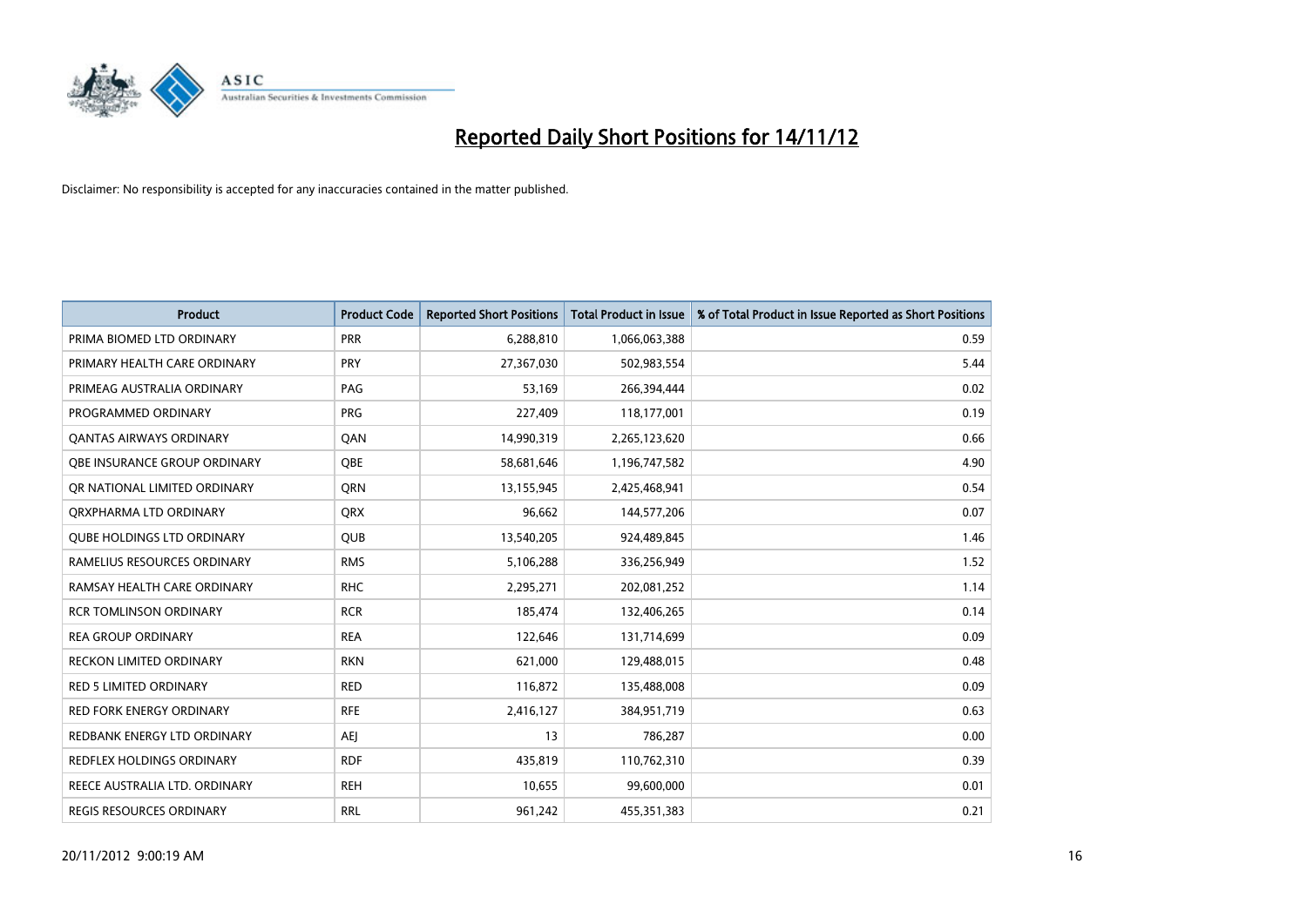

| <b>Product</b>                      | <b>Product Code</b> | <b>Reported Short Positions</b> | <b>Total Product in Issue</b> | % of Total Product in Issue Reported as Short Positions |
|-------------------------------------|---------------------|---------------------------------|-------------------------------|---------------------------------------------------------|
| RESMED INC CDI 10:1                 | <b>RMD</b>          | 3,221,803                       | 1,556,242,300                 | 0.21                                                    |
| RESOLUTE MINING ORDINARY            | <b>RSG</b>          | 3,101,596                       | 632,071,957                   | 0.49                                                    |
| <b>RESOURCE GENERATION ORDINARY</b> | <b>RES</b>          | 173                             | 262,895,652                   | 0.00                                                    |
| RETAIL FOOD GROUP ORDINARY          | <b>RFG</b>          | 135,946                         | 125,240,114                   | 0.11                                                    |
| REVERSE CORP LIMITED ORDINARY       | <b>REF</b>          | 100                             | 92,382,175                    | 0.00                                                    |
| REX MINERALS LIMITED ORDINARY       | <b>RXM</b>          | 1,635,178                       | 188,907,284                   | 0.87                                                    |
| <b>RHG LIMITED ORDINARY</b>         | <b>RHG</b>          | 35,085                          | 308,483,177                   | 0.01                                                    |
| RIALTO ENERGY ORDINARY              | <b>RIA</b>          | 41                              | 672,259,992                   | 0.00                                                    |
| RIO TINTO LIMITED ORDINARY          | <b>RIO</b>          | 12,696,300                      | 435,758,720                   | 2.91                                                    |
| ROC OIL COMPANY ORDINARY            | <b>ROC</b>          | 1,301,498                       | 683,235,552                   | 0.19                                                    |
| <b>RURALCO HOLDINGS ORDINARY</b>    | <b>RHL</b>          | 12,000                          | 55,019,284                    | 0.02                                                    |
| SAI GLOBAL LIMITED ORDINARY         | SAI                 | 6,950,545                       | 206,614,422                   | 3.36                                                    |
| SALMAT LIMITED ORDINARY             | <b>SLM</b>          | 1,810,085                       | 159,812,799                   | 1.13                                                    |
| SAMSON OIL & GAS LTD ORDINARY       | SSN                 | 6,012,680                       | 1,814,527,926                 | 0.33                                                    |
| SANDFIRE RESOURCES ORDINARY         | <b>SFR</b>          | 2,622,204                       | 152,724,301                   | 1.72                                                    |
| <b>SANTOS LTD ORDINARY</b>          | <b>STO</b>          | 2,877,006                       | 958,846,325                   | 0.30                                                    |
| SARACEN MINERAL ORDINARY            | SAR                 | 5,085,154                       | 595,032,306                   | 0.85                                                    |
| SEDGMAN LIMITED ORDINARY            | <b>SDM</b>          | 638,747                         | 217,623,797                   | 0.29                                                    |
| SEEK LIMITED ORDINARY               | <b>SEK</b>          | 12,151,342                      | 337,101,307                   | 3.60                                                    |
| SENEX ENERGY LIMITED ORDINARY       | SXY                 | 3,458,467                       | 1,140,134,837                 | 0.30                                                    |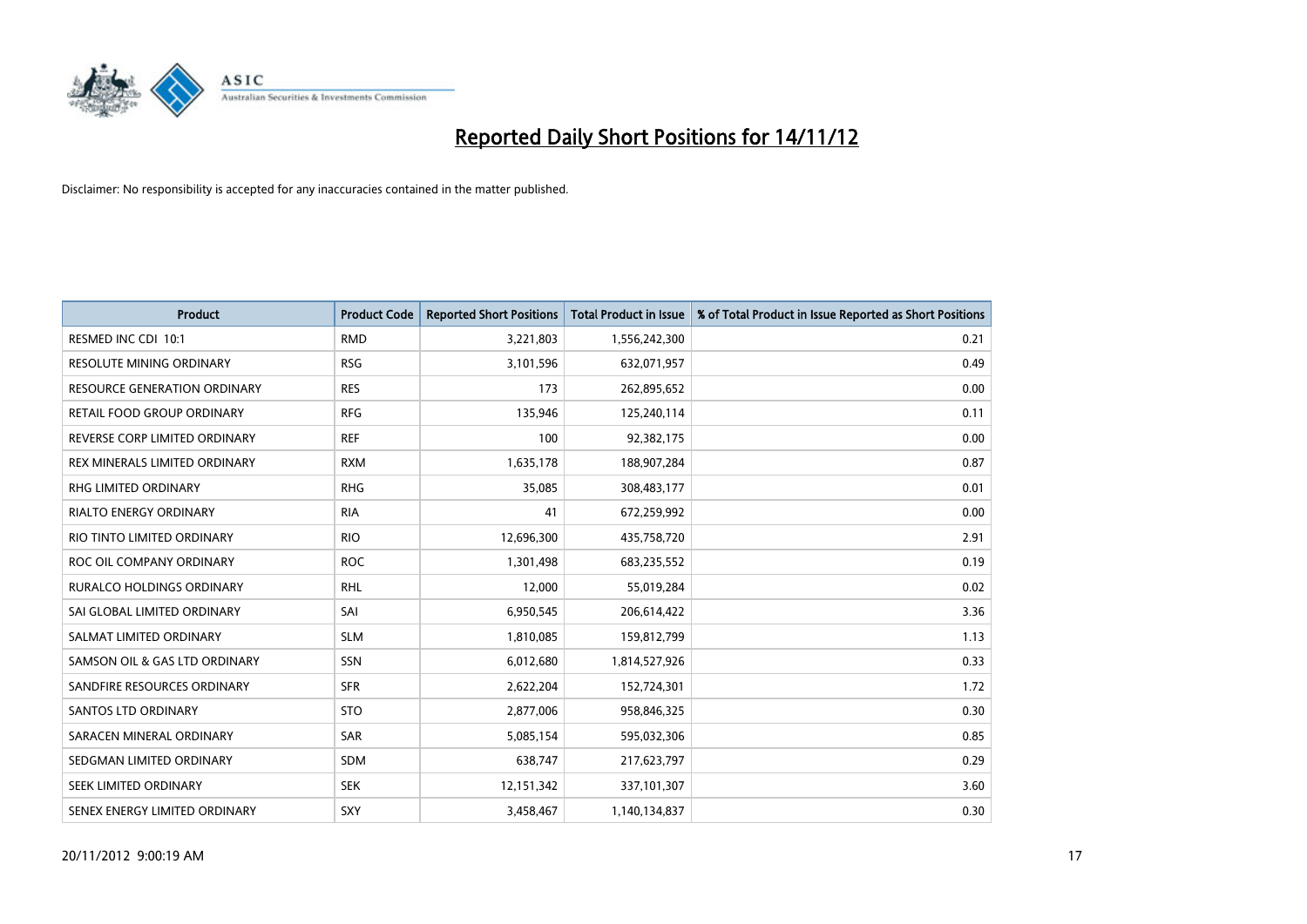

| <b>Product</b>                           | <b>Product Code</b> | <b>Reported Short Positions</b> | <b>Total Product in Issue</b> | % of Total Product in Issue Reported as Short Positions |
|------------------------------------------|---------------------|---------------------------------|-------------------------------|---------------------------------------------------------|
| SERVICE STREAM ORDINARY                  | <b>SSM</b>          | 400                             | 283,418,867                   | 0.00                                                    |
| SEVEN GROUP HOLDINGS ORDINARY            | <b>SVW</b>          | 1,748,995                       | 307,410,281                   | 0.57                                                    |
| SEVEN WEST MEDIA LTD ORDINARY            | <b>SWM</b>          | 22,348,579                      | 999,160,872                   | 2.24                                                    |
| SIGMA PHARMACEUTICAL ORDINARY            | <b>SIP</b>          | 6,858,314                       | 1,180,143,739                 | 0.58                                                    |
| SILEX SYSTEMS ORDINARY                   | <b>SLX</b>          | 918,160                         | 170,228,676                   | 0.54                                                    |
| SILVER LAKE RESOURCE ORDINARY            | <b>SLR</b>          | 16,199,795                      | 225,493,476                   | 7.18                                                    |
| SIMS METAL MGMT LTD ORDINARY             | SGM                 | 7,280,296                       | 204, 267, 465                 | 3.56                                                    |
| SINGAPORE TELECOMM. CHESS DEPOSITARY INT | <b>SGT</b>          | 10,696,547                      | 155,402,627                   | 6.88                                                    |
| SIRTEX MEDICAL ORDINARY                  | <b>SRX</b>          | 109,876                         | 55,768,136                    | 0.20                                                    |
| SKILLED GROUP LTD ORDINARY               | <b>SKE</b>          | 2,813,002                       | 233,487,276                   | 1.20                                                    |
| SKY NETWORK ORDINARY                     | <b>SKT</b>          | 766,000                         | 389,139,785                   | 0.20                                                    |
| SMS MANAGEMENT, ORDINARY                 | <b>SMX</b>          | 1,109,290                       | 69,378,477                    | 1.60                                                    |
| SONIC HEALTHCARE ORDINARY                | <b>SHL</b>          | 4,316,527                       | 395,568,681                   | 1.09                                                    |
| SOUL PATTINSON (W.H) ORDINARY            | SOL                 | 28,453                          | 239,395,320                   | 0.01                                                    |
| SOUTH BOULDER MINES ORDINARY             | <b>STB</b>          | 159,395                         | 126,732,826                   | 0.13                                                    |
| SP AUSNET STAPLED SECURITIES             | <b>SPN</b>          | 6,627,885                       | 3,339,620,165                 | 0.20                                                    |
| SPARK INFRASTRUCTURE STAPLED NOTE & UNIT | SKI                 | 40,492,995                      | 1,326,734,264                 | 3.05                                                    |
| SPDR 200 FUND ETF UNITS                  | <b>STW</b>          | 15,688                          | 49,059,567                    | 0.03                                                    |
| SPECIALTY FASHION ORDINARY               | <b>SFH</b>          | 2,830,649                       | 192,236,121                   | 1.47                                                    |
| ST BARBARA LIMITED ORDINARY              | <b>SBM</b>          | 4,405,631                       | 488,074,077                   | 0.90                                                    |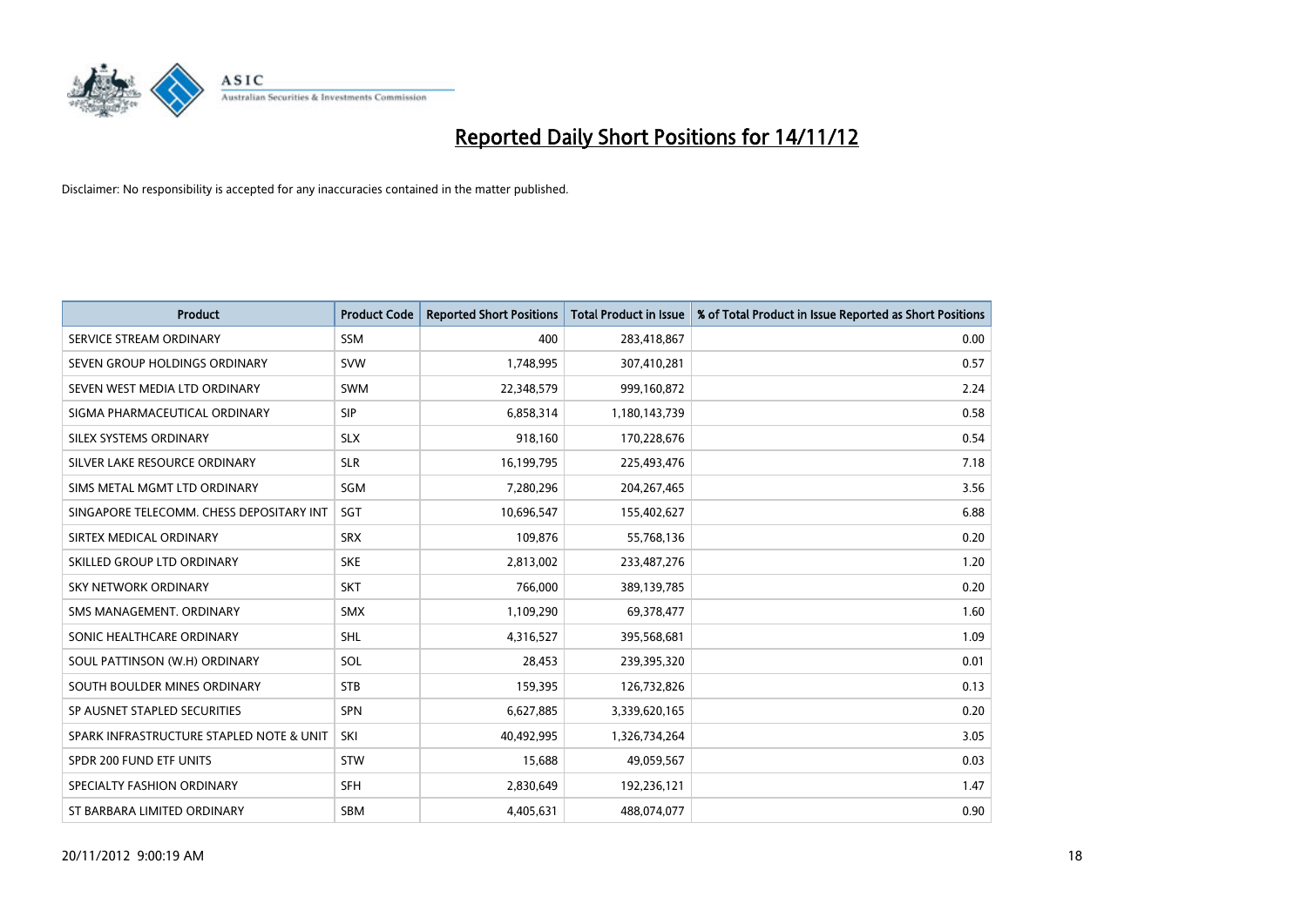

| <b>Product</b>                     | <b>Product Code</b> | <b>Reported Short Positions</b> | <b>Total Product in Issue</b> | % of Total Product in Issue Reported as Short Positions |
|------------------------------------|---------------------|---------------------------------|-------------------------------|---------------------------------------------------------|
| STANMORE COAL LTD ORDINARY         | <b>SMR</b>          | 32,870                          | 200,492,804                   | 0.02                                                    |
| STARPHARMA HOLDINGS ORDINARY       | <b>SPL</b>          | 5,149,522                       | 283,640,060                   | 1.82                                                    |
| STHN CROSS MEDIA ORDINARY          | <b>SXL</b>          | 21,744,749                      | 704,858,524                   | 3.08                                                    |
| STOCKLAND UNITS/ORD STAPLED        | SGP                 | 16,975,170                      | 2,202,657,963                 | 0.77                                                    |
| STRAITS RES LTD. ORDINARY          | SRO                 | 640,600                         | 1,164,150,159                 | 0.06                                                    |
| <b>STW COMMUNICATIONS ORDINARY</b> | SGN                 | 85,913                          | 396,818,970                   | 0.02                                                    |
| SUNCORP GROUP LTD ORDINARY         | <b>SUN</b>          | 7,179,533                       | 1,286,600,980                 | 0.56                                                    |
| SUNDANCE ENERGY ORDINARY           | <b>SEA</b>          | 629,044                         | 277,098,474                   | 0.23                                                    |
| SUNDANCE RESOURCES ORDINARY        | <b>SDL</b>          | 5,447,239                       | 3,052,227,034                 | 0.18                                                    |
| SUNLAND GROUP LTD ORDINARY         | <b>SDG</b>          | 18,391                          | 191,238,877                   | 0.01                                                    |
| SUPER RET REP LTD ORDINARY         | SUL                 | 689,702                         | 196,382,811                   | 0.35                                                    |
| SYD AIRPORT STAPLED US PROHIBIT.   | <b>SYD</b>          | 9,849,715                       | 1,861,210,782                 | 0.53                                                    |
| SYMEX HOLDINGS ORDINARY            | <b>SYM</b>          | 1,579,999                       | 220,332,516                   | 0.72                                                    |
| SYRAH RESOURCES ORDINARY           | <b>SYR</b>          | 67,965                          | 133,869,590                   | 0.05                                                    |
| TABCORP HOLDINGS LTD ORDINARY      | <b>TAH</b>          | 13,485,712                      | 734,015,737                   | 1.84                                                    |
| TANAMI GOLD NL ORDINARY            | <b>TAM</b>          | 647,005                         | 261,132,677                   | 0.25                                                    |
| TAP OIL LIMITED ORDINARY           | <b>TAP</b>          | 919,784                         | 241,295,311                   | 0.38                                                    |
| TASSAL GROUP LIMITED ORDINARY      | <b>TGR</b>          | 108,670                         | 146,304,404                   | 0.07                                                    |
| <b>TATTS GROUP LTD ORDINARY</b>    | <b>TTS</b>          | 3,321,145                       | 1,385,200,190                 | 0.24                                                    |
| TELECOM CORPORATION ORDINARY       | <b>TEL</b>          | 13,637,460                      | 1,857,548,099                 | 0.73                                                    |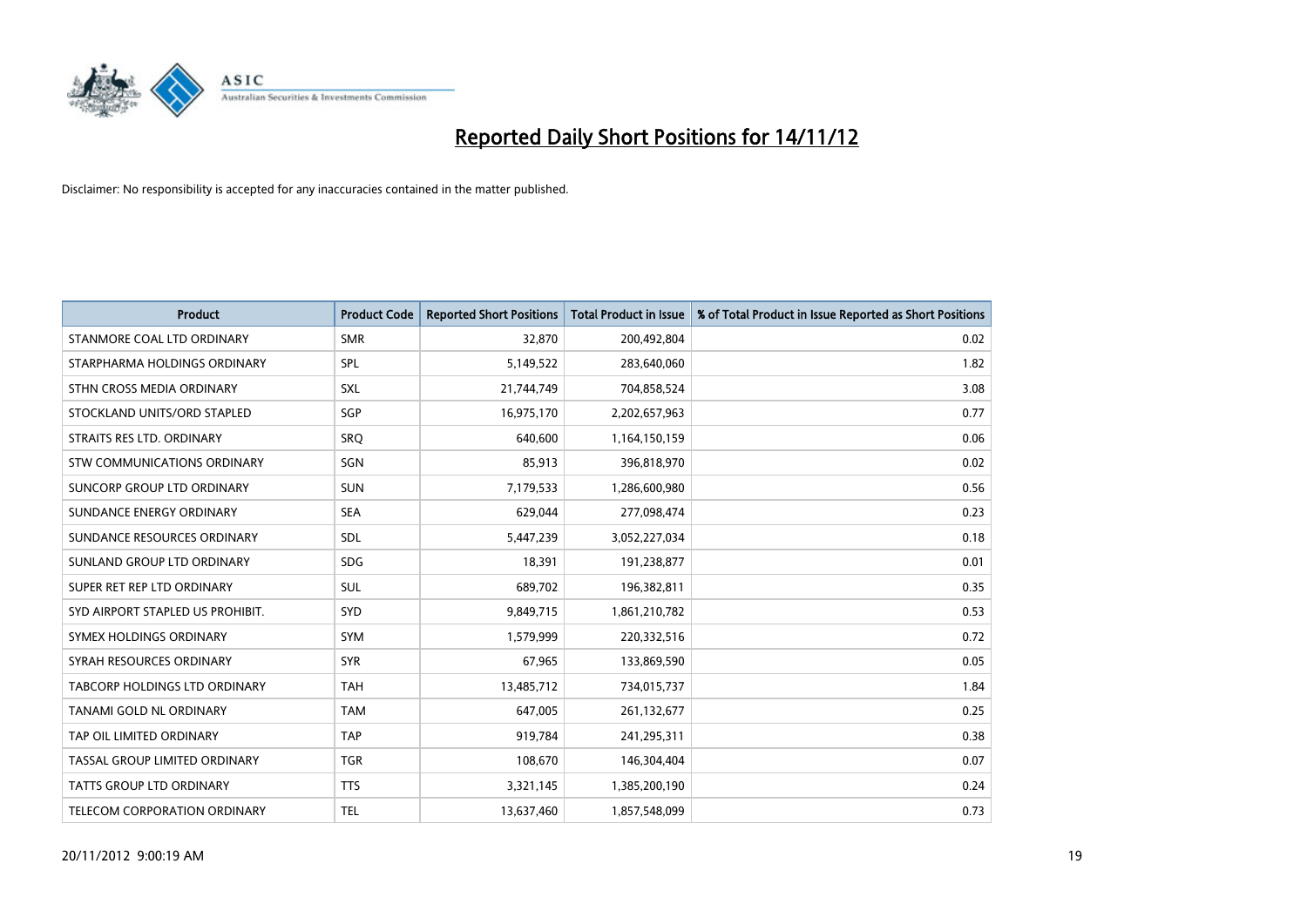

| <b>Product</b>                       | <b>Product Code</b> | <b>Reported Short Positions</b> | <b>Total Product in Issue</b> | % of Total Product in Issue Reported as Short Positions |
|--------------------------------------|---------------------|---------------------------------|-------------------------------|---------------------------------------------------------|
| <b>TELSTRA CORPORATION, ORDINARY</b> | <b>TLS</b>          | 21,810,224                      | 12,443,074,357                | 0.18                                                    |
| TEN NETWORK HOLDINGS ORDINARY        | <b>TEN</b>          | 115, 161, 767                   | 1,437,204,873                 | 8.01                                                    |
| TERANGA GOLD CORP CDI 1:1            | <b>TGZ</b>          | 103,588                         | 163,612,019                   | 0.06                                                    |
| TFS CORPORATION LTD ORDINARY         | <b>TFC</b>          |                                 | 279,621,829                   | 0.00                                                    |
| THE REJECT SHOP ORDINARY             | <b>TRS</b>          | 2,647,028                       | 26,092,220                    | 10.14                                                   |
| THORN GROUP LIMITED ORDINARY         | <b>TGA</b>          | 19,995                          | 146,374,703                   | 0.01                                                    |
| TIGER RESOURCES ORDINARY             | <b>TGS</b>          | 2,156,702                       | 673,470,269                   | 0.32                                                    |
| TOLL HOLDINGS LTD ORDINARY           | <b>TOL</b>          | 27,347,442                      | 717,133,875                   | 3.81                                                    |
| TOX FREE SOLUTIONS ORDINARY          | <b>TOX</b>          | 176,353                         | 115,989,858                   | 0.15                                                    |
| TPG TELECOM LIMITED ORDINARY         | <b>TPM</b>          | 1,530,334                       | 793,808,141                   | 0.19                                                    |
| TRADE ME GROUP ORDINARY              | <b>TME</b>          | 174,574                         | 396,017,568                   | 0.04                                                    |
| TRANSFIELD SERVICES ORDINARY         | <b>TSE</b>          | 9,163,402                       | 512,457,716                   | 1.79                                                    |
| TRANSPACIFIC INDUST, ORDINARY        | <b>TPI</b>          | 2,421,290                       | 1,578,556,067                 | 0.15                                                    |
| TRANSURBAN GROUP TRIPLE STAPLED SEC. | <b>TCL</b>          | 8,723,042                       | 1,461,665,097                 | 0.60                                                    |
| TREASURY WINE ESTATE ORDINARY        | <b>TWE</b>          | 14,694,631                      | 647, 227, 144                 | 2.27                                                    |
| TROY RESOURCES LTD ORDINARY          | <b>TRY</b>          | 56,440                          | 91,318,649                    | 0.06                                                    |
| UGL LIMITED ORDINARY                 | UGL                 | 6,131,097                       | 166,315,038                   | 3.69                                                    |
| UNILIFE CORPORATION CDI 6:1          | <b>UNS</b>          | 186,282                         | 252,403,194                   | 0.07                                                    |
| UXC LIMITED ORDINARY                 | <b>UXC</b>          | 1,073,084                       | 308,056,885                   | 0.35                                                    |
| <b>VENTURE MINERALS ORDINARY</b>     | <b>VMS</b>          | 331,274                         | 287,320,170                   | 0.12                                                    |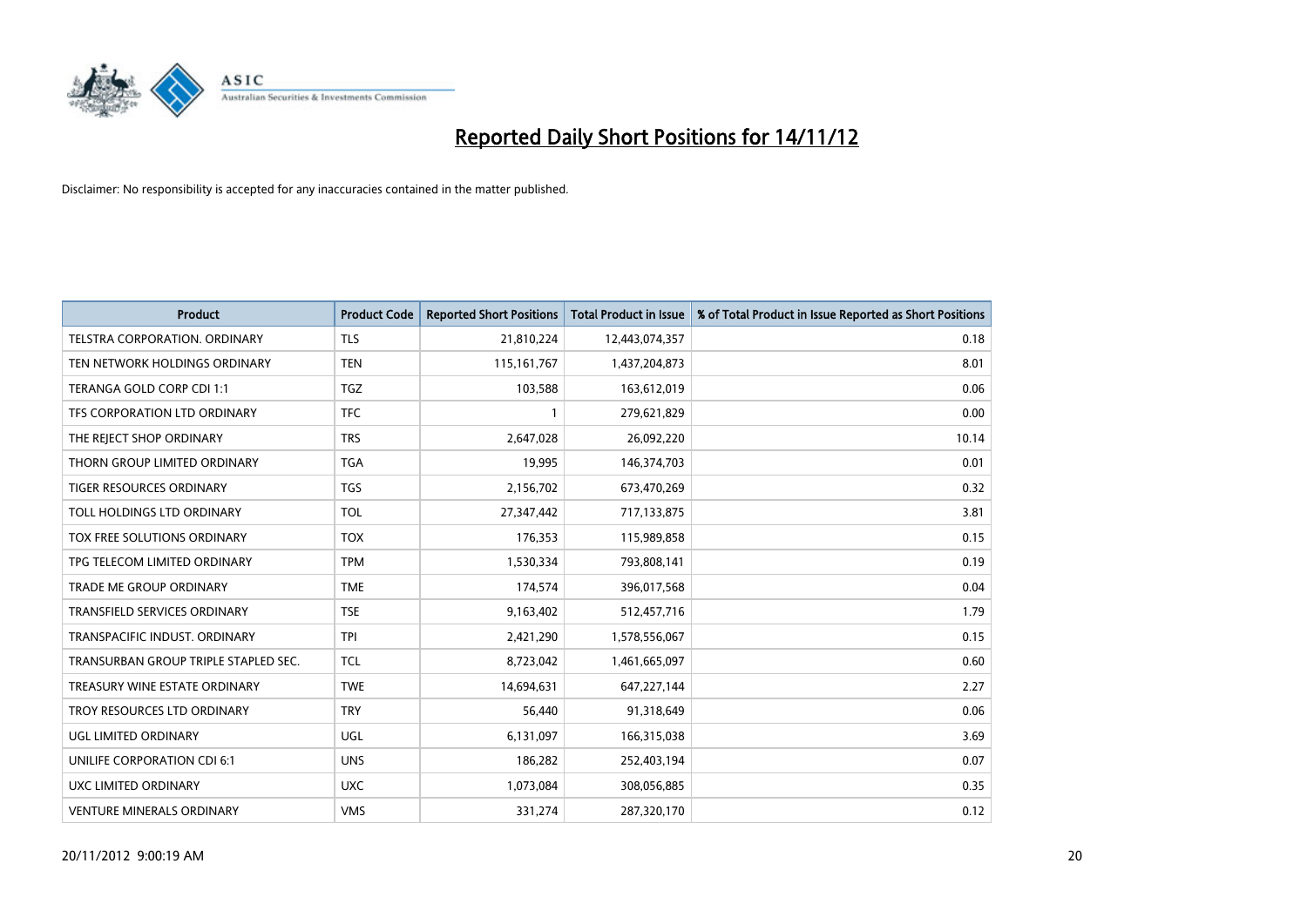

| <b>Product</b>                         | <b>Product Code</b> | <b>Reported Short Positions</b> | <b>Total Product in Issue</b> | % of Total Product in Issue Reported as Short Positions |
|----------------------------------------|---------------------|---------------------------------|-------------------------------|---------------------------------------------------------|
| <b>VIRGIN AUS HLDG LTD ORDINARY</b>    | <b>VAH</b>          | 42,036,868                      | 2,210,197,600                 | 1.90                                                    |
| VITERRA INC CDI 1:1                    | <b>VTA</b>          | 10                              | 68,629,939                    | 0.00                                                    |
| <b>VOCUS COMMS LTD ORDINARY</b>        | <b>VOC</b>          | 69,884                          | 74,776,058                    | 0.09                                                    |
| WATPAC LIMITED ORDINARY                | <b>WTP</b>          | 8,701                           | 184,332,526                   | 0.00                                                    |
| <b>WDS LIMITED ORDINARY</b>            | <b>WDS</b>          | 7                               | 144,740,614                   | 0.00                                                    |
| WEBIET LIMITED ORDINARY                | <b>WEB</b>          | 285,380                         | 71,065,929                    | 0.40                                                    |
| <b>WESFARMERS LIMITED ORDINARY</b>     | <b>WES</b>          | 28,627,175                      | 1,006,587,637                 | 2.84                                                    |
| WESFARMERS LIMITED PARTIALLY PROTECTED | <b>WESN</b>         | 1,160,420                       | 150,551,173                   | 0.77                                                    |
| <b>WESTERN AREAS NL ORDINARY</b>       | <b>WSA</b>          | 12,643,406                      | 179,735,899                   | 7.03                                                    |
| WESTERN DESERT RES. ORDINARY           | <b>WDR</b>          | 286,611                         | 337,723,537                   | 0.08                                                    |
| WESTFIELD GROUP ORD/UNIT STAPLED SEC   | <b>WDC</b>          | 4,393,243                       | 2,249,809,558                 | 0.20                                                    |
| WESTFIELD RETAIL TST UNIT STAPLED      | <b>WRT</b>          | 18,271,668                      | 3,054,166,195                 | 0.60                                                    |
| WESTPAC BANKING CORP ORDINARY          | <b>WBC</b>          | 41,131,159                      | 3,081,105,007                 | 1.33                                                    |
| WHITE ENERGY COMPANY ORDINARY          | <b>WEC</b>          | 742,281                         | 322,974,494                   | 0.23                                                    |
| <b>WHITEHAVEN COAL ORDINARY</b>        | <b>WHC</b>          | 51,507,267                      | 1,014,164,422                 | 5.08                                                    |
| WHK GROUP LIMITED ORDINARY             | <b>WHG</b>          | 3,500,000                       | 265,200,652                   | 1.32                                                    |
| WINDIMURRA VANADIUM ORDINARY           | <b>WVL</b>          | 163,685                         | 154,278,674                   | 0.11                                                    |
| WOODSIDE PETROLEUM ORDINARY            | <b>WPL</b>          | 1,306,513                       | 823,910,657                   | 0.16                                                    |
| WOOLWORTHS LIMITED ORDINARY            | <b>WOW</b>          | 4,545,572                       | 1,240,322,760                 | 0.37                                                    |
| <b>WORLEYPARSONS LTD ORDINARY</b>      | <b>WOR</b>          | 7,451,805                       | 242,949,873                   | 3.07                                                    |